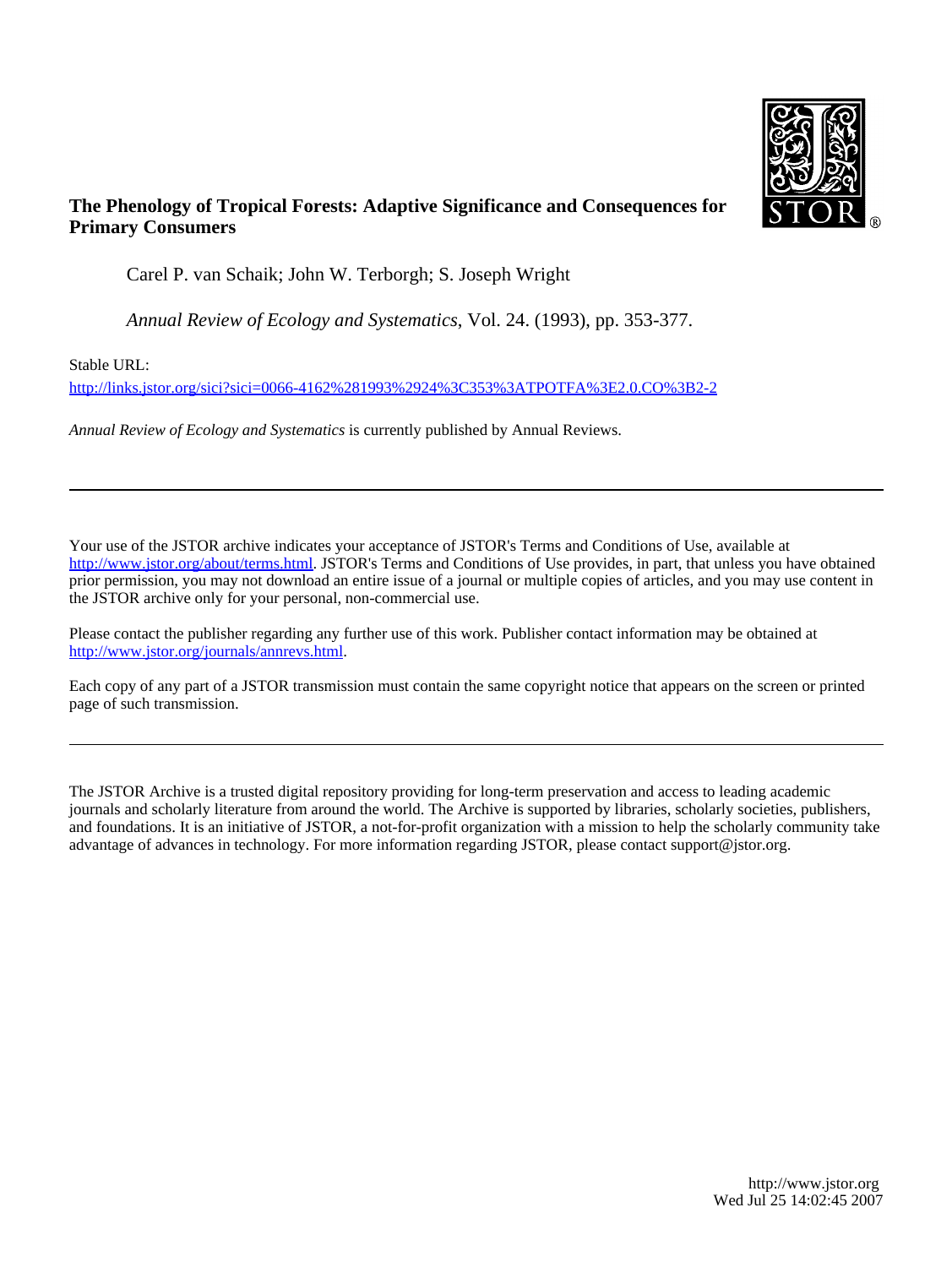# THE PHENOLOGY OF TROPICAL FORESTS: Adaptive Significance and Consequences for Primary Consumers\*

*Carel P. van Schaik*<sup>1</sup>, John W. Terborgh<sup>2</sup>, S. Joseph Wright<sup>3</sup> <sup>1</sup>Biological Anthropology and Anatomy, Duke University, Durham, NC 27705 <sup>2</sup>Center for Tropical Conservation, Duke University, Durham, NC 27705 <sup>3</sup>Smithsonian Tropical Research Institute, Balboa, Republic of Panama

KEY WORDS: fruiting, flowering, leafing, phenology, tropical forests

### *Abstract*

Most tropical woody plants produce new leaves and flowers in bursts rather than continuously, and most tropical forest communities display seasonal variation in the presence of new leaves, flowers, and fruits. This patterning suggests that phenological changes represent adaptations to either biotic or abiotic factors. Biotic factors may select for either a staggering or a clustering of the phenological activity of individual plant species. We review the evidence for several hypotheses. The idea that plant species can reduce predation by synchronizing their phenological activity has the best support. However, because biotic factors are often arbitrary with respect to the timing of these peaks, it is essential also to consider abiotic influences. A review of published studies demonstrates a major role for climate. Peaks in irradiance are accompanied by peaks in flushing and flowering except where water stress makes this impossible. Thus, in seasonally dry forests, many plants concentrate leafing and flowering around the start of the rainy season; they also tend to fruit at the same time, probably to minimize seedling mortality during the subsequent dry season. Phenological variation at the level of the forest community affects primary consumers who respond by dietary switching, seasonal breeding, changes in range use, or migration. During periods of scarcity, certain plant products, keystone resources, act as mainstays of the primary consumer community.

\*The US government has the right to retain a nonexclusive. royalty-free license in and to any copyright covering this paper. *353*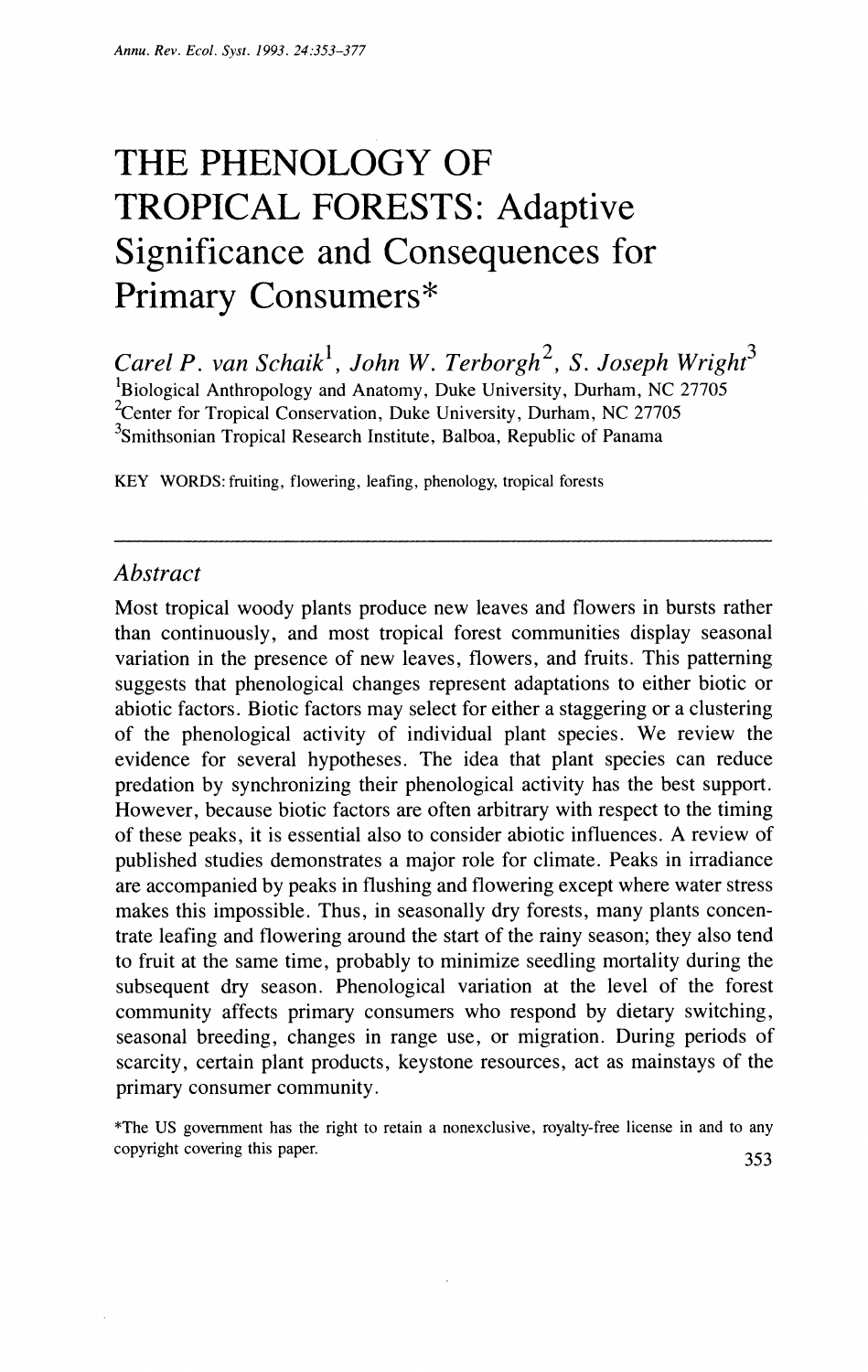## INTRODUCTION

Inquiries into the phenology of tropical plants mostly take one of two approaches. The first is to examine the intrapopulational behavior of single species, or less commonly, groups of related species, in relation to environmental factors (6, 8). These studies focus on proximate physiological releasing mechanisms. While daylength, or daylength in combination with rising temperatures, often triggers the resumption of physiological activity after winter dormancy at higher latitudes (120), the limited annual variation in these factors in the tropics has prompted a search for other kinds of environmental signals that could serve as reliable indicators of season and/or as proximate releasers of physiological activity (6, 8, 109).

The second approach is to document the phenology of plant guilds or communities, in the interest of revealing broad, community-wide patterns of leafing, flowering, or fruiting  $(e.g. 31, 44, 46, 82, 83, 125)$ . These studies are often used to generate indices to the food supply available to animal consumers. They only rarely address physiological mechanisms, but can offer insights into the ultimate evolutionary causes that may have selected for particular patterns of phenology.

It is conceptually important to distinguish between proximate factors that trigger a certain phenological event, and ultimate factors that have selected for a particular timing. Indeed, this distinction between proximate and ultimate causes originated in the study of plant phenology (10). Ultimate and proximate factors are usually different. For example, if the timing of a particular phenophase represents an adaptation to pressures exerted by animals, plants are likely to rely on changes in the abiotic environment to provide the trigger. Even if the phenological response is an adaptation to changes in abiotic conditions, ultimate factors and proximate triggers are not necessarily the same. For instance, many deciduous species of seasonally dry tropical forests drop their old leaves well before water stress has developed (165), and they produce new ones about one month before the onset cf the rains (46, 60). By responding to a reliable environmental factor, a plant can initiate a developmental response in advance of a change in climate and so optimize phenological timing. Such discordance between particular physiological events and the more obvious landmarks of tropical climatic cycles has sewn confusion over the interpretation of proximate vs ultimate causes.

While our aim is to examine the ultimate factors influencing the timing of phenological events, all we can measure directly or manipulate experimentally are the relationships between phenology and proximate factors. Although experimental approaches are sometimes possible (2, 7), tests of adaptive hypotheses usually have to rely on comparisons, or on average or long-term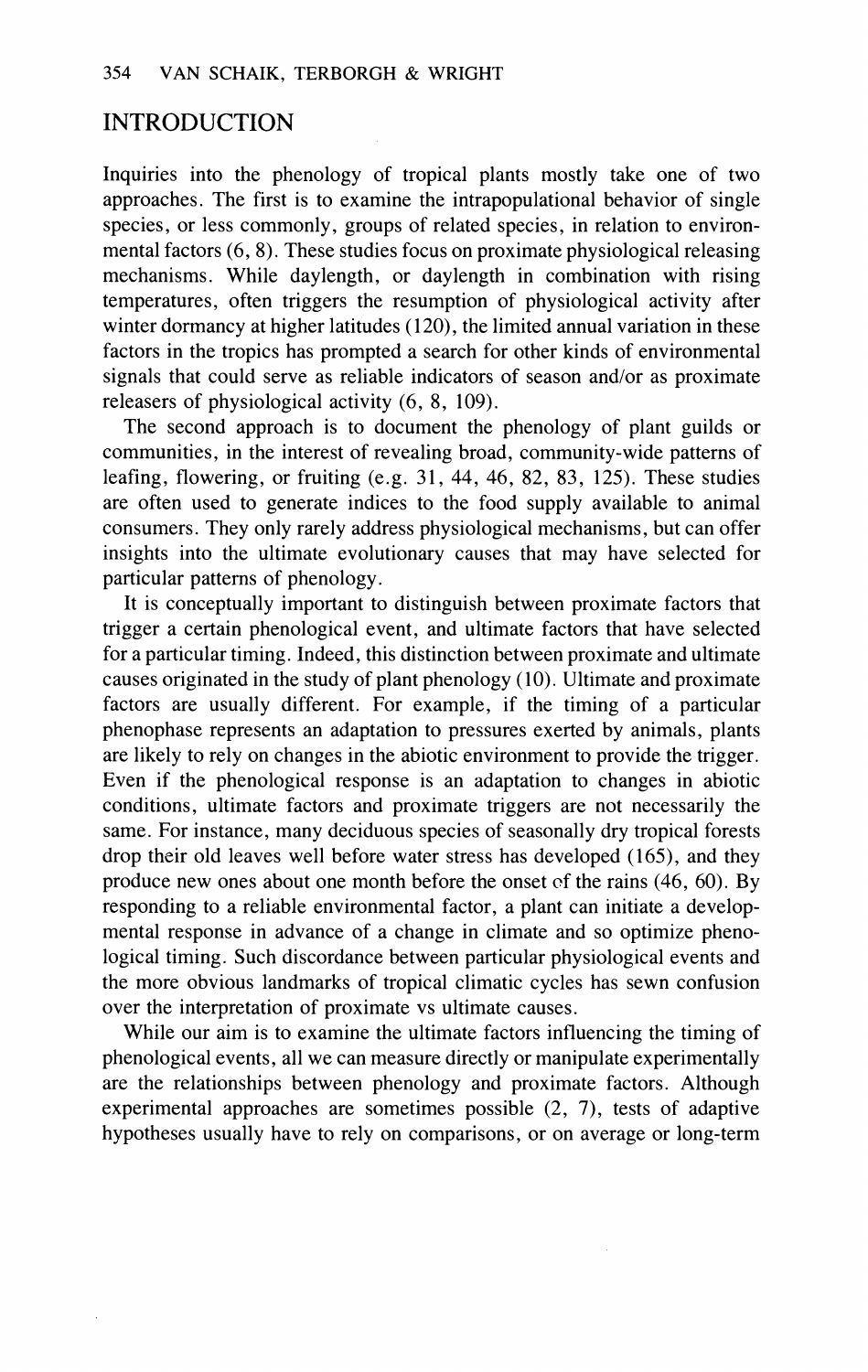coincidences between phenological changes and the factor purported to serve as the selective force.

We first discuss whether phenological events can be considered adaptations. Next we attempt to evaluate the relative importance of biotic and abiotic selective pressures on the timing of phenological transitions in tropical woody plants. We see that both biotic and abiotic factors are involved in an interaction that defies a clear disentanglement of all variables. Finally, we consider the consequences of different phenological patterns for primary consumers. We do not conduct an exhaustive review of the literature, but rather attempt a synthesis of the available information on tropical phenology from which we draw some fresh conclusions.

#### *The Phenophases and Their Interrelationships*

The three phenophases (leafing, flowering, and fruiting) are not mutually independent in individual woody plants. Can hypotheses for their timing be considered for each phenophase separately, or should we instead consider any given phenological pattern as a single trait?

Fruiting must obviously follow flowering, and so questions about one might produce answers involving the other. Likewise, flowering and leafing can be interrelated. Axillary, ramiflorous, or cauliflorous flowering may be partly or wholly independent of leafing activity, but terminal flowering preempts the terminal buds of a plant and requires the initiation of a new set of shoots from lateral buds. Terminal flowering thus usually precedes leafing on the same branch. Many deciduous species show flowering and fruiting during the leafless phase (46, 70). In other deciduous species (19, 83, 103) and many evergreen ones (82, 109, 110), flushing and flowering occur on the same new shoots and therefore occur close in time. Very few studies have examined the possible functional significance of different interrelationships of the phenophases (or their link with tree architecture: 17). However, there is enough variability in their timing to suggest that the developmental programs of plants are flexible (44, 116, 125, 156). Hence, separate evaluation of evolutionary hypotheses for the timing of leaf emergence, flowers, and ripe fruits is warranted. However, whenever such flexibility is limited, we must expect plants to have evolved phenological patterns reflecting the external factor that exerted the strongest fitness effects.

Individuals and populations of tropical plants display nearly every possible phenological behavior from nearly continuous activity to repeated brief bursts, and from complete intraspecific synchrony to complete asynchrony (leafing: 46, flowering: 107, fruiting: 46, 98). Even in the most uniform tropical climates, however, only a tiny fraction of individuals shows continuous leafing, flowering, or fruiting (46, 50, 107, 110, 122, 151). Moreover, some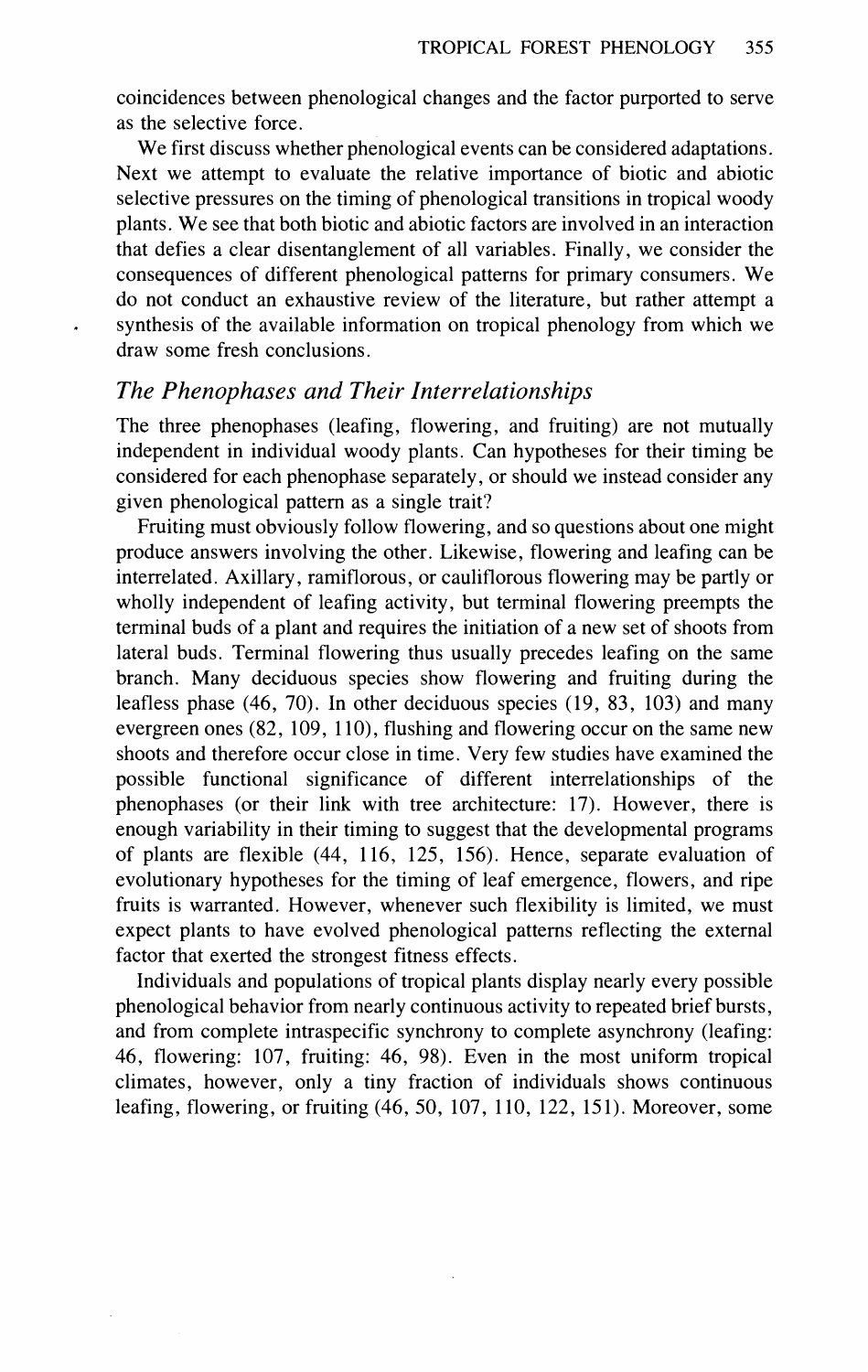degree of intrapopulation synchrony is generally apparent, even though species vary from total independence, as in many figs (75, 86, 88, 15 1) and understory plants in everwet forests (161), to nearly absolute synchrony, as in many dipterocarps (6). Obligatorily outcrossing species, in particular, must show some synchrony in flowering  $(11, 13)$  and therefore in fruiting. Indeed, even at the community-level, seasonal rhythms are often apparent, not only in the seasonal tropics (46, 84) but even in equatorial regions (review in 125). This clumping in time and synchrony among individuals provides the basis for considering phenological events as adaptations to biotic or abiotic selective agents.

# PHENOLOGY AS ADAPTATION TO BIOTIC PRESSURES

Because the impact of biotic factors on phenology has been thoroughly reviewed relatively recently (53, 120, 156), we consider their role here only briefly. The action of biotic factors may have led to either the minimization or the maximization of phenological overlap between plant species.

## *Staggering Phenologies in Time: The Competition Avoidance Hypothesis*

Plant species may compete to attract pollinators or dispersers (46, 120, 136, 156) and thereby evolve behavior that minimizes phenological overlap with other plants dependent on the same animal vectors. Because plant-pollinator relations tend to be tighter than plant-disperser relations (50, 154), these conditions apply most readily to pollination. Moreover, related plant species may also benefit from divergent flowering periods in reduced production of interspecific hybrids of low fitness. Several examples of staggered flowering have been proposed (5,6, 139, 156), but some of these have been challenged on statistical grounds (120). Similarly, some putative examples of staggered fruiting (24, 136) have proven to be indistinguishable from random sequences (116, 120).

Regardless of whether staggered phenologies may be rare or common, however, the communities from which staggered sequences have been described tend to be seasonal. The plants that compete most are members of the same pollination (or disperser) guilds and are often congeners. Thus, they are only subsets of their respective communities wherein multiple sets of internally staggered guilds may still merge to show clear community-level peaks (cf 116).

# *Clumping Phenologies in Time*

Two kinds of biotic processes may lead to clumped phenologies. First, plants may time their activities in relation to the seasonally varying availability of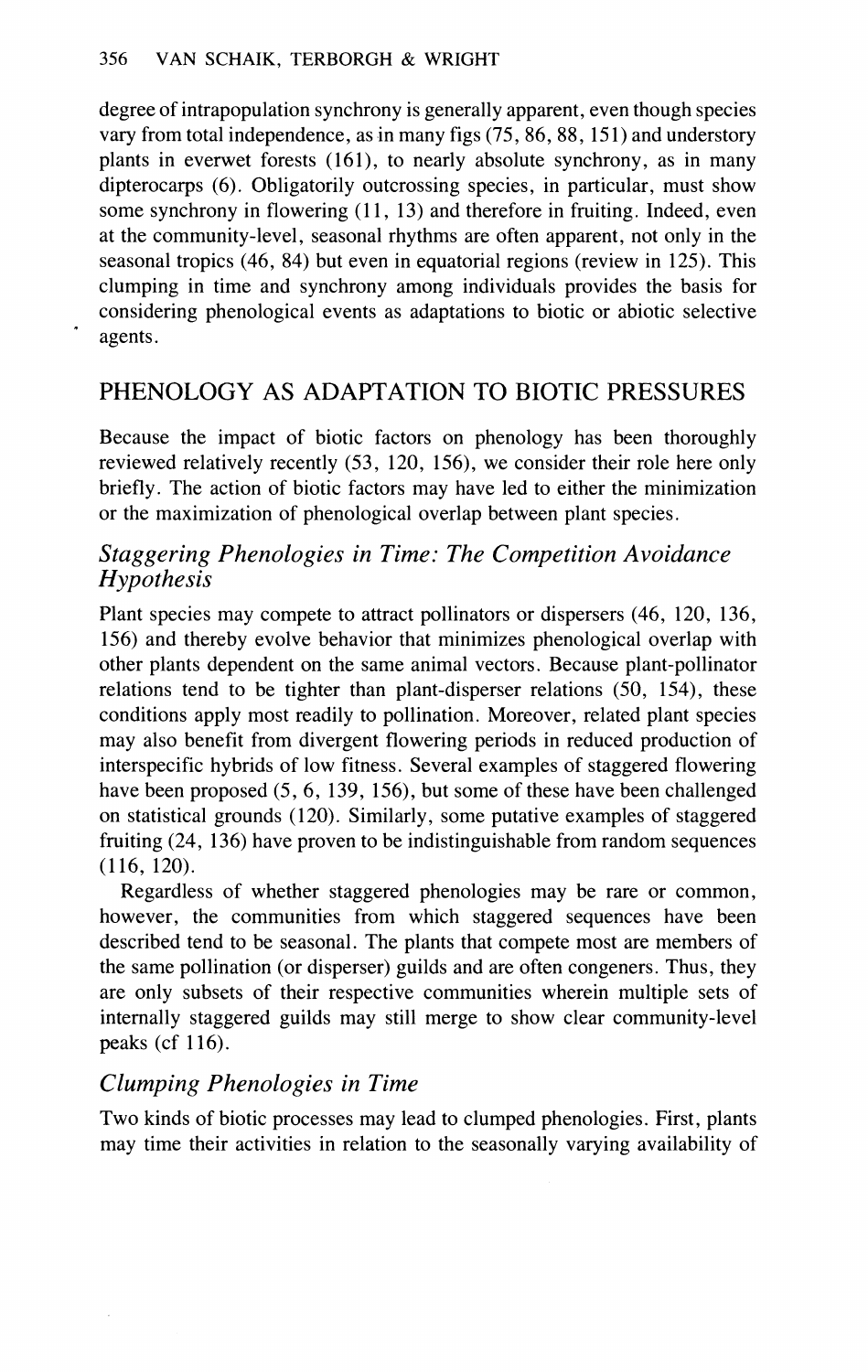biotic agents. Second, they may attract pollinators and dispersers or satiate predators by doing so.

PRESENCE OF POLLINATORS OR DISPERSERS The seasonal presence or activity of animal vectors could select for temporally clumped phenological activity. Thus, the timing of the arrival of migratory birds may have selected for the timing of flowering of hummingbird-pollinated plants (34, 38), or bird-dispersed plants (9, 87, 89). However, it is difficult to distinguish these scenarios from the converse, that birds may time their migrations to coincide with phenology peaks (104). Moreover, in at least one site without migratory birds, the timing of fruit peaks was similar to that of climatically similar areas elsewhere (116).

Similarly, the abundance of pollinators may vary seasonally. For instance, it has been suggested that numbers of pollinating insects are highest during the dry season, favoring flowering at this time (44), but the reverse causality is equally likely (47, 117, 120).

ATTRACTING POLLINATORS **A** minimum flower abundance may be necessary to attract pollinators. Such a threshold may be attained through temporal synchrony (7), or through temporal synchrony and spatial clumping in combination, as exhibited by a number of low-density shrubs in a Costa Rican forest (84).

LOW ABUNDANCE OF HERBIVORES In the seasonal tropics, the abundance of insect herbivores may be lower during hot, dry seasons (73, 160). Moreover, herbivore damage is greatest on young leaves (29). Thus, plants producing new leaves during dry periods may experience reduced herbivory, a result obtained experimentally by Aide (2) for an understory shrub.

AVOIDANCE OF PREDATION Plants may swamp predators by producing vulnerable organs in concentrated bursts (7, 72). If different plant species share predator species, selection would favor interspecific synchrony of bursts, and so community-level peaks in phenological activity.

Leaves produced during flushing peaks sustain less damage than those produced out of synchrony (1, 2, 90). However, such a correlation is not always observed (27). In one study, chemically or mechanically protected plant species, which were subject to much less insect damage, did not show longer flushing periods (90). Studies are needed that can separate the effect of synchrony from that of timing per se (cf 2).

Species vulnerable to specialist (invertebrate) seed predators will not necessarily benefit from synchronizing reproduction, while those attacked by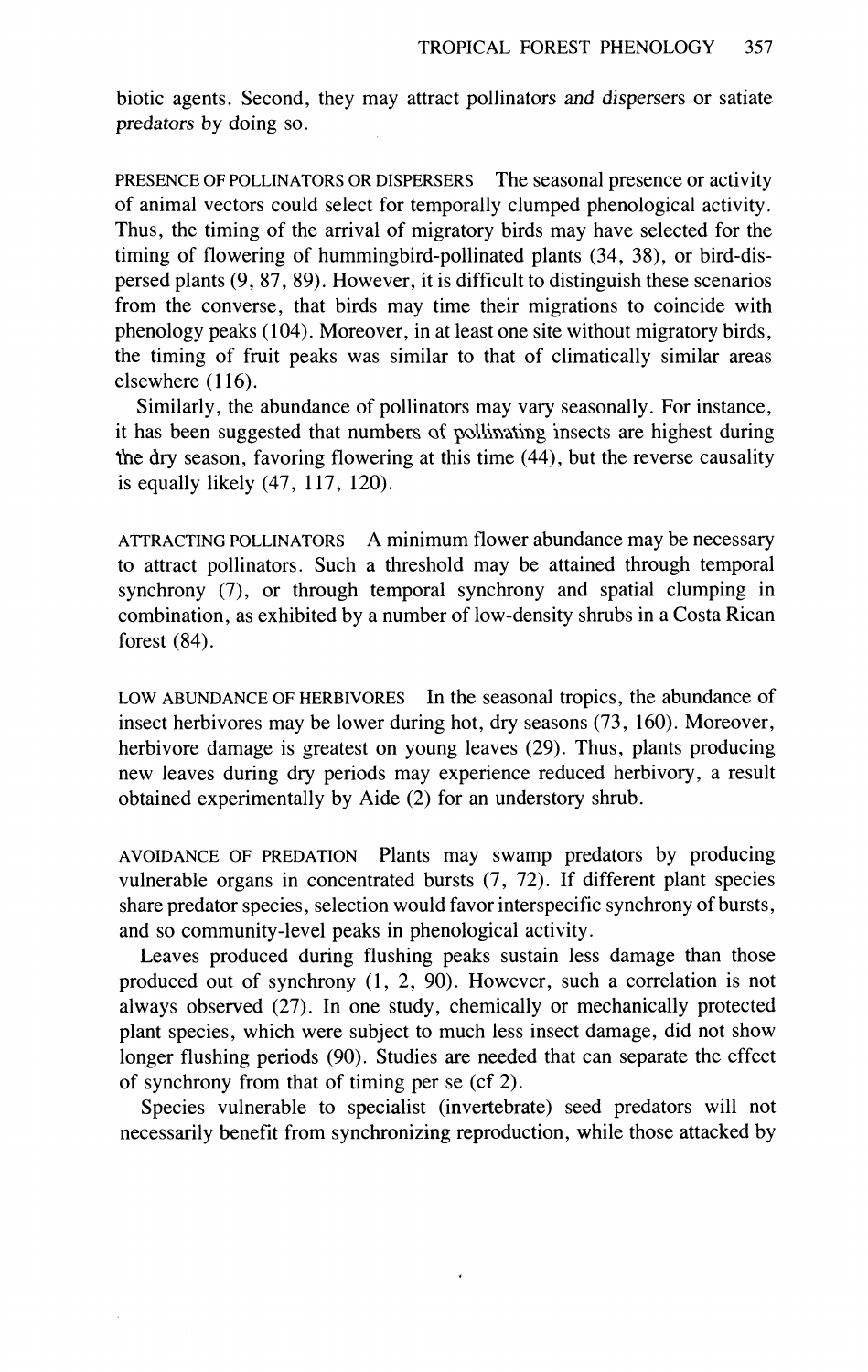generalist seed predators should show tighter synchrony in fruiting (65). Vulnerability to the latter increases with seed size (24). Species with large seeds tend to show a stricter clumping in time (24, 125, 134, 151), but exceptions are common (3, 50, 59).

Species or sets of species vulnerable to generalist seed predators may evolve highly clumped fruiting at supra-annual intervals (masting). In the temperate zone, masting is seen especially in trees with nonfleshy fruits, and it tends to be synchronous among species (15, 132). In the tropics, masting is documented in South American Lecythidaceae (125) and especially for the Dipterocarpaceae of the Malesian region (5, 74, 108). However, only in Malesia is masting a community-wide phenomenon (98, 151).

Masting, rather than strongly seasonal fruiting, may be due to two independent but non-exclusive processes. First, intermast intervals in Malesia are irregular and associated with El Nino Southern Oscillation events (74, 108), making it difficult for predators to entrain to the rhythm (6). Second, on nutrient-poor soils, crops produced during annual fruit peaks may not be large enough to swamp predators. It then becomes advantageous for plants to store carbohydrate reserves in a form inaccessible to predators and to produce larger crops at longer intervals (72).

Strong evidence for the hypothesis that masting is an adaptation to reduce seed predation comes from Silvertown's (132) comparative analysis in the temperate zone, showing that increased seed crop size is correlated with lower per capita seed predation risk, and that species subject to heavier seed predation in years of low fruit production are more prone to exhibit masting. For Malesia, the evidence is strong but less direct. First, among dipterocarps, fruiting is more synchronized between species than is flowering (5). Second, dipterocarp trees fruiting out of synchrony often lose all their seeds to predators (108, 157). Third, masting species tend to have large seeds that are only mechanically protected, whereas nonmasting species tend to have seeds that are small, endozoochorous, or wind-dispersed (74, 151), or are chemically protected (P Ashton, personal communication).

#### *Relationship With Abiotic Processes*

Phenological clumping in time can result from selection to attract pollinators, and/or to avoid seed predators or herbivores; such clumping leads to peaks separated by long periods with little or no activity. However, in such cases, the influence of biotic factors is arbitrary with respect to abiotic factors. Hence, whenever biotic processes favor phenological convergence, the strength of these processes may determine the sharpness of the peak, whereas climatic factors may determine its timing. It is therefore essential to consider the influences of climate on phenology.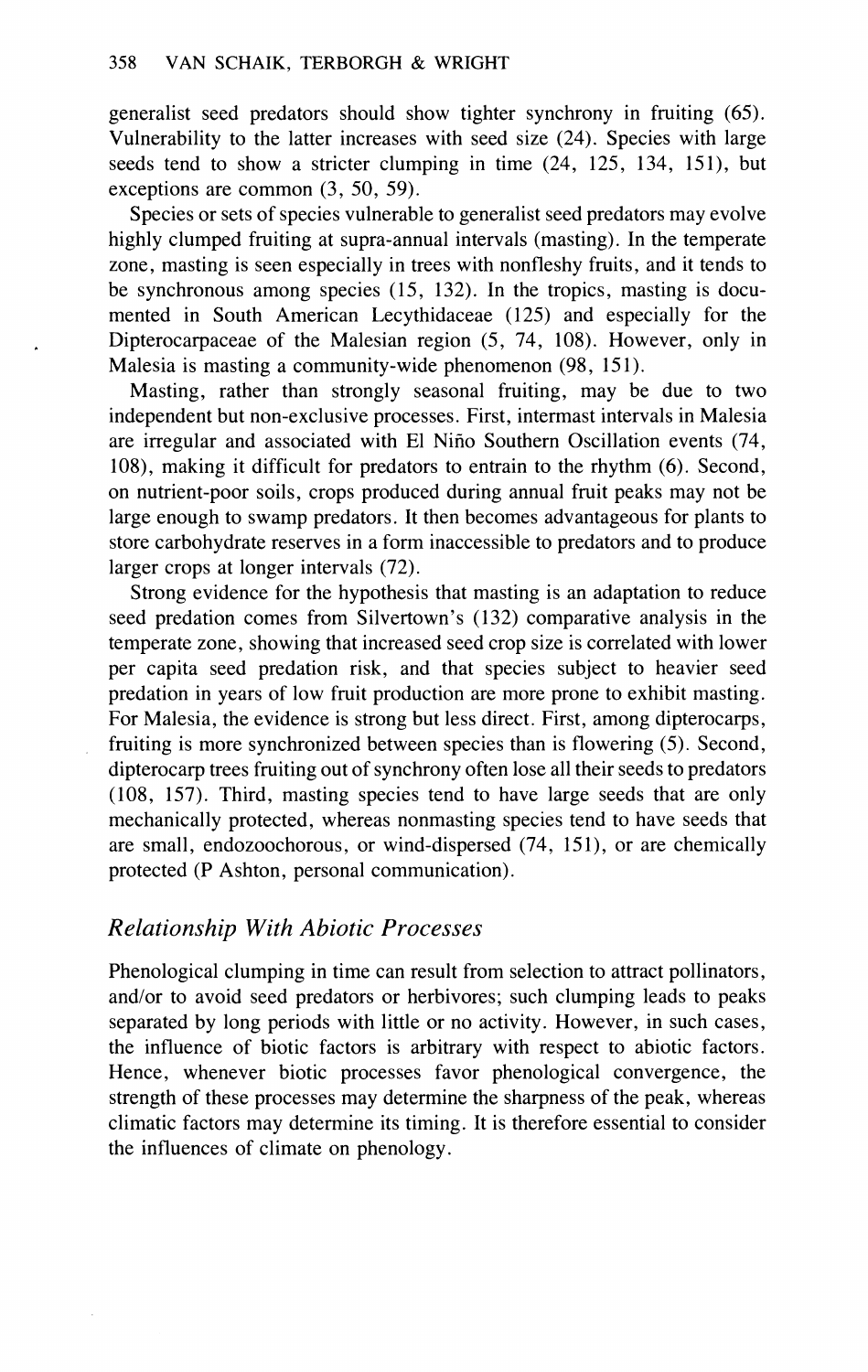## PHENOLOGY AS ADAPTATION TO SEASONALITY IN ABIOTIC CONDITIONS

Tropical climates show predictable annual patterns. The intertropical convergence zone (ITCZ) of low atmospheric pressure, low wind speeds, and high rainfall follows predictably in the wake of the zenithal sun. Rainfall, sunshine, and temperature are thereby correlated in time, independent of the total annual rainfall. If passage of the ITCZ were to affect phenology, it would result in a predictable temporal relationship between phenology and latitude.

To test this possibility, we compiled the results of 53 phenological studies conducted in tropical forests around the world. For each study we recorded the month of peak phenological activity, using the maximum number of species, maximum number of individuals, or highest value of an ad hoc phenological index, as reported in the study. (These measures are highly correlated, and, where sample size is adequate, tend to peak closely together: 24, 30, 32, 44, 59, 125, 134, 146, 151).

The sun passes directly over all tropical localities twice a year. At the equator, the two occurrences correspond to the equinoxes. Toward the latitudinal limits of the tropics, the two occurrences fall closer and closer together in time, converging on the solstices. In Figure 1, the two lines represent the first of the two more proximate dates at which the sun passes directly over the localities indicated by the points. The results show clearly that community peaks of flushing and flowering closely track the march of the sun. Fruiting peaks, however, do not show any clear latitudinal pattern.

A large majority of the sites represented in Figure 1 conform to the general trend. The few exceptions fall into two categories. A small number of northern hemisphere sites show timing of flushing and flowering appropriate to the southern hemisphere. Most of these are slightly north of the equator in South America, where the so-called meteorological equator (defined with reference to air pressure; 137) falls between ca.  $5^\circ$  and  $10^\circ$  N. Sunshine and rainfall peaks are displaced accordingly (137). The remaining exceptional sites are in southeastern Brazil, where orographic effects of high coastal mountains generate an unusual timing of rainfall and sunshine in relation to the solstice (see 105). Apart from these few exceptions, the striking difference in timing between the hemispheres and the progression with latitude within each hemisphere demonstrate that tropical forests, like temperate ones, have a spring, even though they lack a a winter.

Hypotheses linking phenology to climate can be grouped into three broad classes. The first relates seasonal rhythms in plants to the presence of animals essential to completion of the reproductive process. We have already reviewed this hypothesis, for which the evidence is equivocal. Perhaps the best positive evidence was obtained by Foster (45), who showed that unseasonal rain in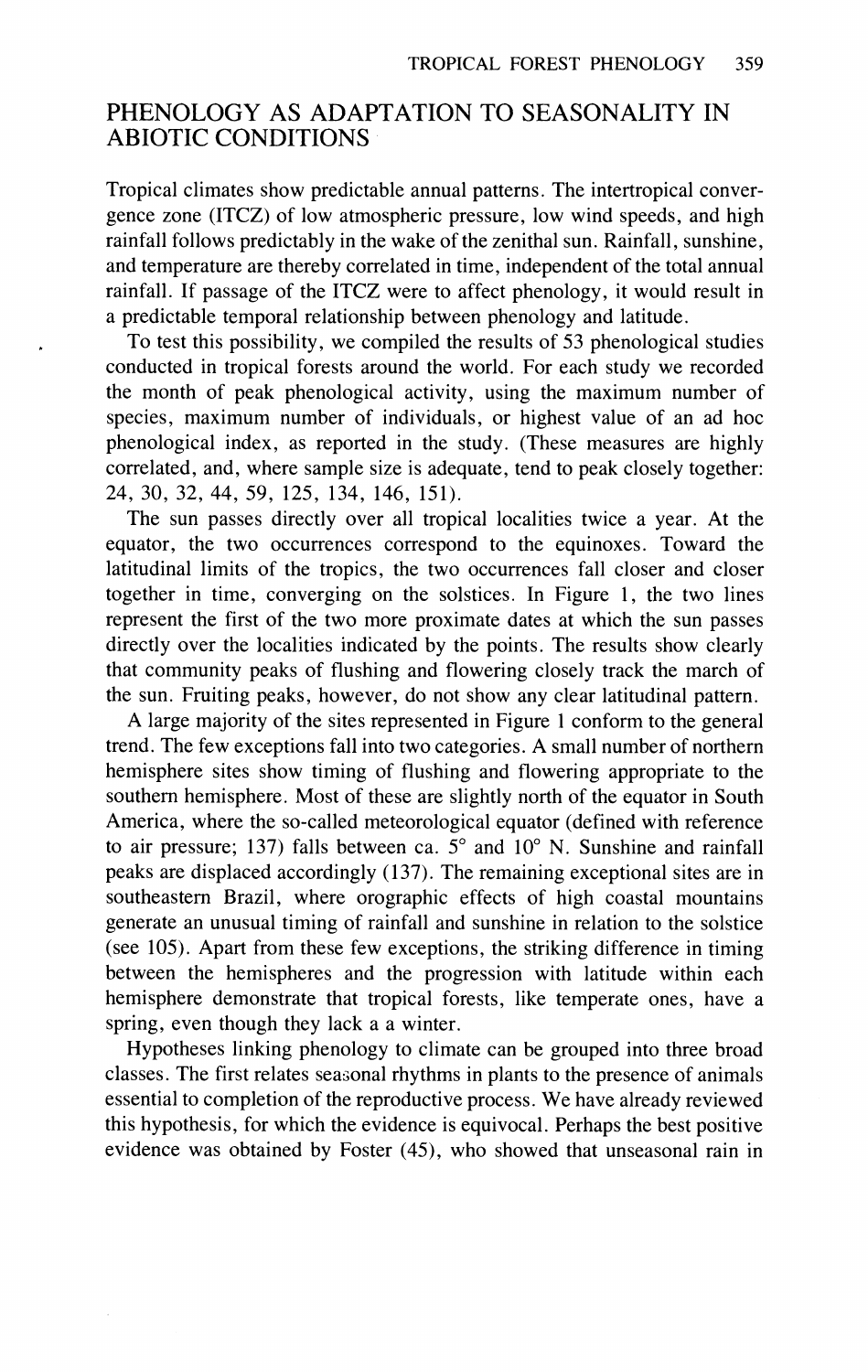

Figure 1 The months in which community-wide peaks in leafing  $(a)$  or flowering  $(b)$  are observed, in relation to latitude. The lines trace solar maxima as the sun moves toward higher latitudes. Phenological peaks clearly cluster around these lines. The data are culled from a total of 53 studies of tropical plant phenology (not all of which reported all three phenophases). Symbols surrounded by circles are discussed in the text. References and details can be obtained from the authors.

the dry season disrupted pollination and subsequent fruit set, presumably because it reduced the activity of pollinating agents. The second class of hypotheses argues that flowering or fruiting should take place in weather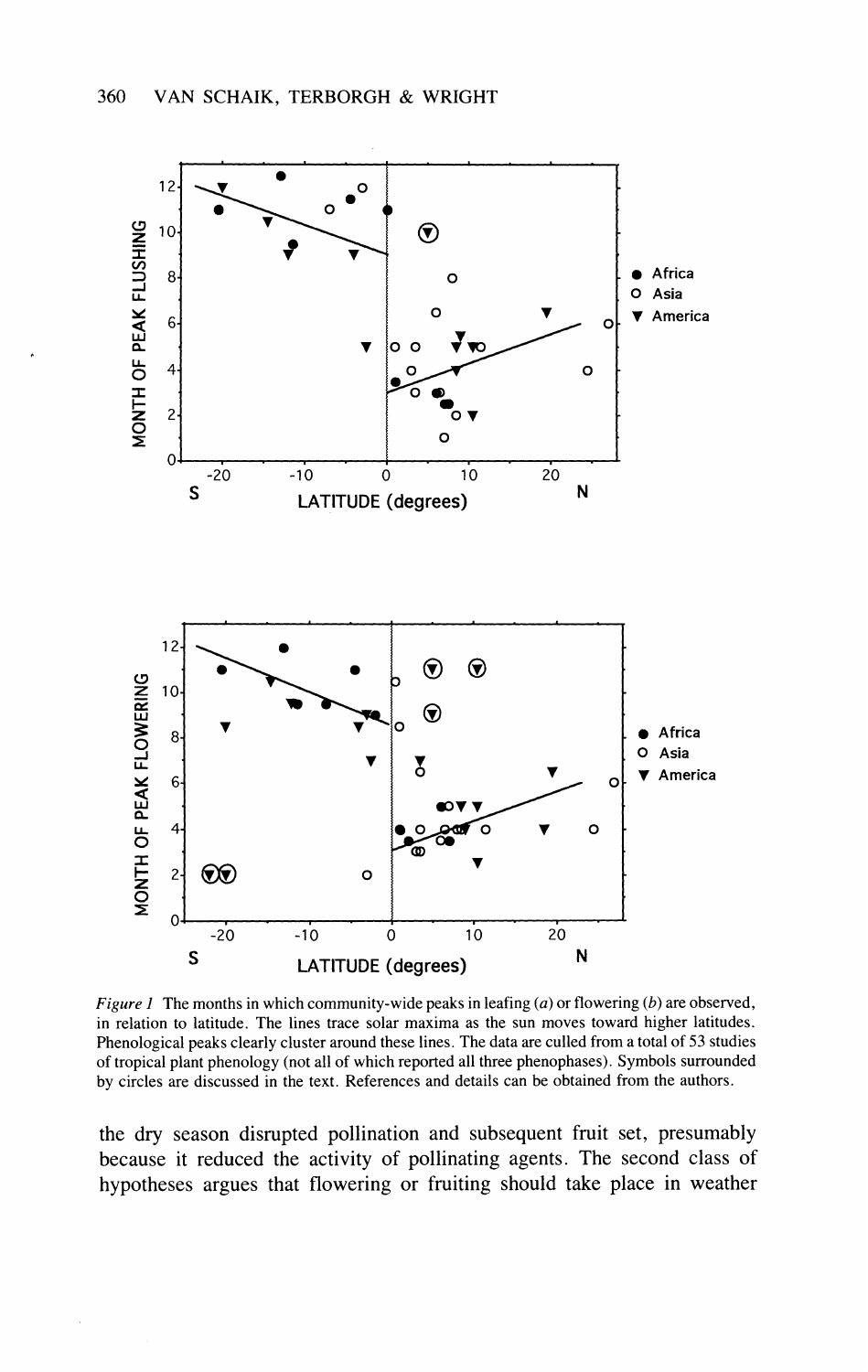conditions most conducive to pollination, dispersal, or germination. The third takes a physiological perspective, linking phenology to temporal variation in the levels of environmental factors that limit plant production. We now review the latter two classes of hypotheses.

#### *Conditions Favoring Dispersal and Germination*

WIND-DISPERSED SPECIES Some authors have argued that flowering and fruiting of wind-pollinated and wind-dispersed species should take place during characteristically windy parts of the year, especially when these coincide with periods of leaflessness (44, 70). Wind-pollination is rare in tropical plants (12, 13, 110), but wind-dispersal is relatively common, especially in deciduous forests and among lianas (54, 64). Several studies have confirmed that wind-dispersed species show peaks in fruiting at the windiest times of the year when canopies are bare (44, 46, 64).

However, if fruits dispersed by other means tend to peak at the same time, this would reduce the explanatory power of the hypothesis. The evidence is equivocal: although four studies did not show a clear difference in timing between the fruiting of wind-dispersed species and other wood plants (3, 50, 64, 125), two studies did (24, 44).

OPTIMAL TIME OF GERMINATION **A** second hypothesis argues that fruiting time is adjusted to precede the optimal moment for germination (46,70, 117). This argument assumes that lying in a dormant state on the forest floor entails a significant respiratory cost or a high risk of seed mortality, or else that seedlings germinating at unfavorable times, e.g. late rather than early in the rainy season, experience higher rates of mortality (46). In accord with the latter expectation, germination in the seasonally dry forest of Barro Colorado Island shows a community-wide peak at the onset of rains (44, 49).

The optimal time of germination hypothesis predicts that more plants should time fruiting to coincide with the start of the rainy season in seasonally dry forests than in forests without a severe dry season. We can test this prediction using data from the 53 tropical sites. Dry months were defined as those with < 60 mm average rainfall (see 153). Nonseasonal sites were defined here as having no or one dry month per year, seasonally dry sites as having at least two dry months a year. The onset of the rainy season was defined as the first month with more than 60 mm of rain or, where no months were dry, as the month with the greatest increase in rainfall relative to the previous month.

Only 3 of 25 nonseasonal sites (12%) show community-level fruit peaks coinciding with the average month of "onset" of the rains or in the month preceding or following it, less than might be expected on the basis of chance (3-month period, hence  $25\%$ ; Gadj. = 4.94, P < 0.05). In contrast, in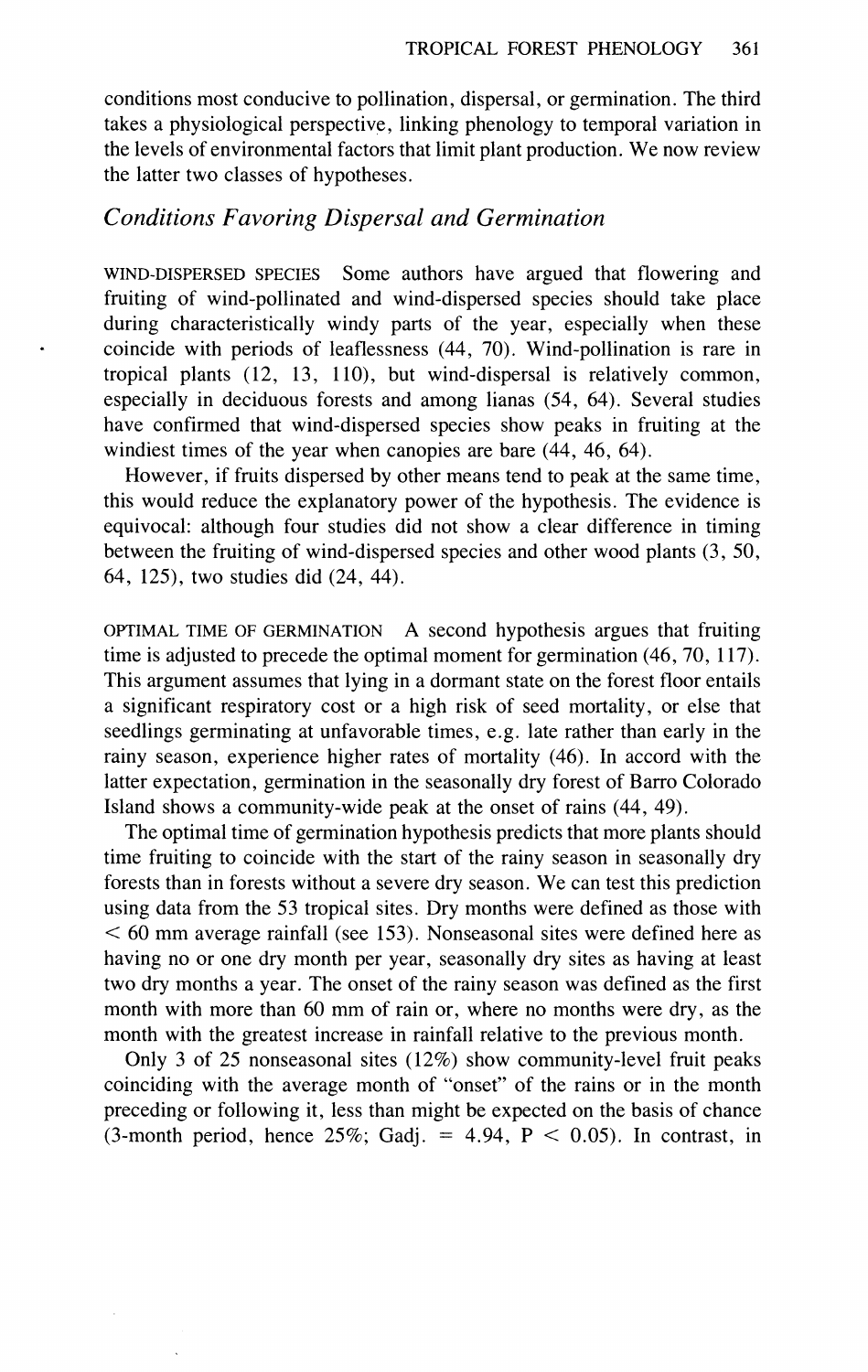| Site                        | Paleo/<br><b>Neotropics</b> | Number dry<br>months | Number<br>species | Mean interval<br>(months) | Coefficient<br>Var. | $%$ intervals<br>$>7$ months | $%$ intervals<br>$<$ 3 months | source<br>(Reference<br>number) |
|-----------------------------|-----------------------------|----------------------|-------------------|---------------------------|---------------------|------------------------------|-------------------------------|---------------------------------|
| Pasoh                       |                             | 0                    | 86                | 4.48                      | 45.2                |                              | 24                            | 110                             |
| Ketambe <sup>1</sup>        |                             | 0                    | 44                | 3.42                      | 50.2                |                              | 39                            | 151                             |
| St. Elie                    | N                           |                      | 100               | 4.86                      | 43.6                |                              | 24                            | 125                             |
| Alto Yunda                  | N                           |                      | 143               | 3.18                      | 73.1                | 8                            | 50                            | 59                              |
| Barro Colorado <sup>2</sup> | N                           |                      | 71                | 3.69                      | 65.2                | 6                            | 39                            | 44                              |
| Polonnaruwa                 | P                           | 4                    | 25                | 2.26                      | 51.5                | $\Omega$                     | 84                            | 60a                             |
| La Pacifica                 | N                           |                      | 24                | 3.56                      | 73.1                | 8                            | 42                            | 33                              |
| Chamela                     | N                           | 6.5                  | 94                | 3.46                      | 66.7                | 6                            | 57                            | 19                              |
| Morondava                   | P                           | 8                    | 26                | 2.48                      | 58.2                | $\Omega$                     | 58                            | 60                              |

Table 1 Distribution of flowering-fruiting intervals of tropical forest sites (for which information on at least 20 species is available)

 $\ddot{\phantom{a}}$ 

 $\frac{1}{1}$  excluding figs;  $\frac{2}{1}$  only trees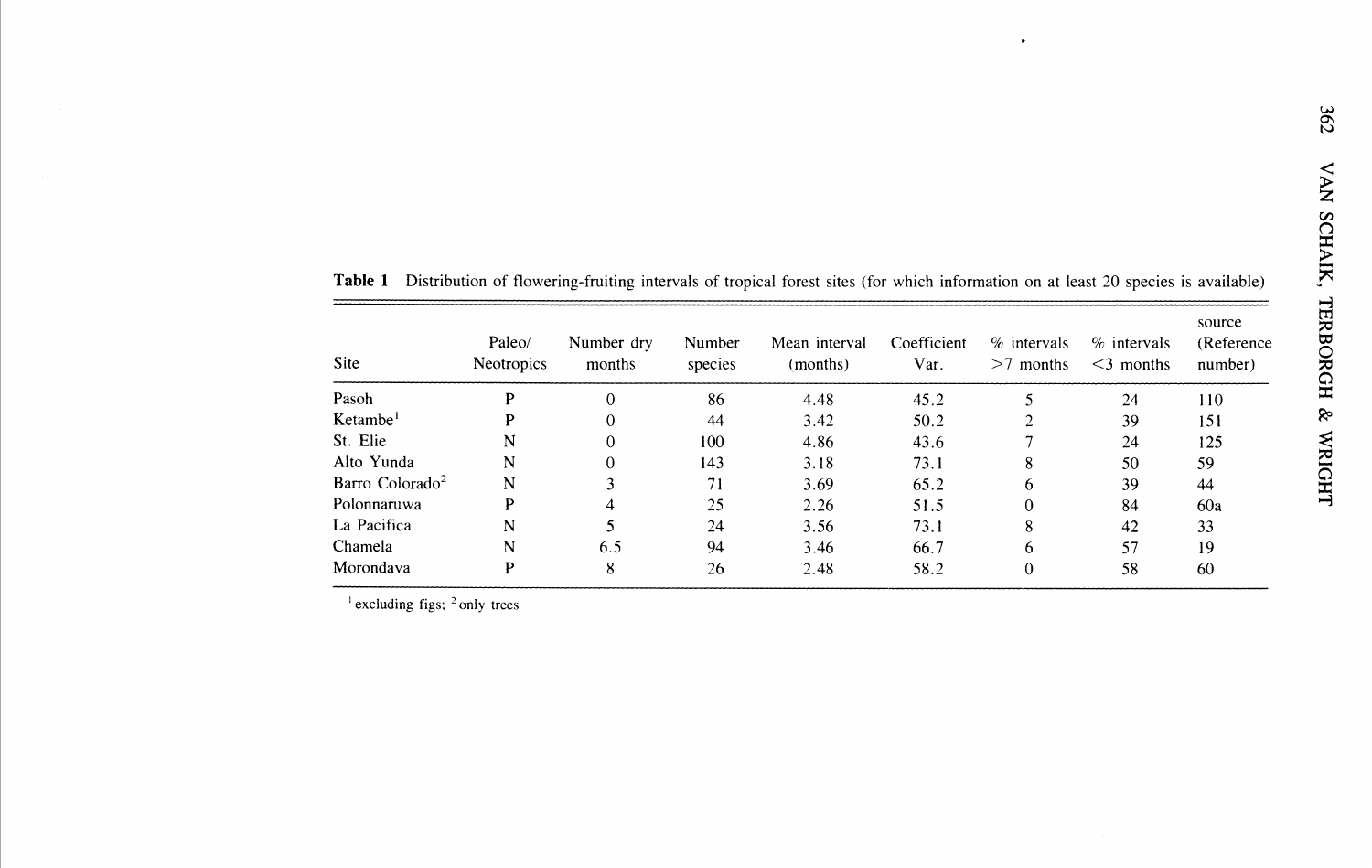seasonally dry areas, 8 of 20 sites (40%) peak in these months. This is consistent with the prediction of the optimal time of germination hypothesis, though not significantly more than the expected 25%. However, the proportion of sites in seasonally dry forest with fruit peaks near the onset of the rains is significantly greater than in the everwet forest (Gadj. =  $4.56$ ,  $P < 0.05$ ).

Flowering peaks in seasonally dry forests also tend to come at the end of the dry or at the start of the rainy season (33, 46, 70) and thus are very close to fruiting peaks. In Central America, there is a marked tendency toward bimodality in flower-fruit intervals, with many woody species showing very short intervals, but up to 15% showing intervals of close to a year (33, 44, 46, 127). Studies reporting flower-fruit intervals for more than 20 species are compiled in Table 1. There is some effect of the number of dry months on aspects of the flower-fruit interval distribution; the correlation with the percentage of species with intervals less than 3 months is significant ( $r_s$  =  $0.73$ ,  $P < .05$ ). However, the effect of seasonal drought is confounded by a geographic effect.

The tendency toward bimodality of fruit maturation periods is stronger in the Neotropics than elsewhere, regardless of climate. Among those sites with data on flower-fruit intervals for more than 20 plant species, the percentage of species with intervals of 8 months or more is higher in the Neotropics than in the Paleotropics (Table 1; Mann-Whitney U test;  $U = 0$ ,  $P < 0.02$ ). Thus, a greater tendency toward a coincidence of the fruiting peak of the community with the onset of the rains should be apparent in Neotropical dry forests. In the comparative data set, this trend is also found but fails to reach significance, perhaps due to small sample size (31% of 13 Paleotropical sites vs 57% of 7 Neotropical sites).

Such intercontinental differences are even found among savanna trees: species in C6te d'Ivoire have a much longer period of fruit maturation than do species in Venezuela (128). The reasons for this geographic pattern remain obscure, but further research into dormancy and the attack of immature fruits by seed predators seems warranted.

#### *Conditions Favoring Plant Production*

Plant production is potentially limited by a small set of abiotic factors: water, sunlight,  $CO<sub>2</sub>$ , and minerals. Significant seasonal variation in any of these factors could provide a selective force on phenological behavior. Plants may maximize production in a seasonal climate by avoiding the production of new leaves before or during unfavorable periods (e.g water stress), or by producing new leaves to coincide with the onset of periods of favorable conditions (e.g. high radiation). To develop more specific hypotheses, we briefly review tropical climates and consider seasonal variation in relevant abiotic factors.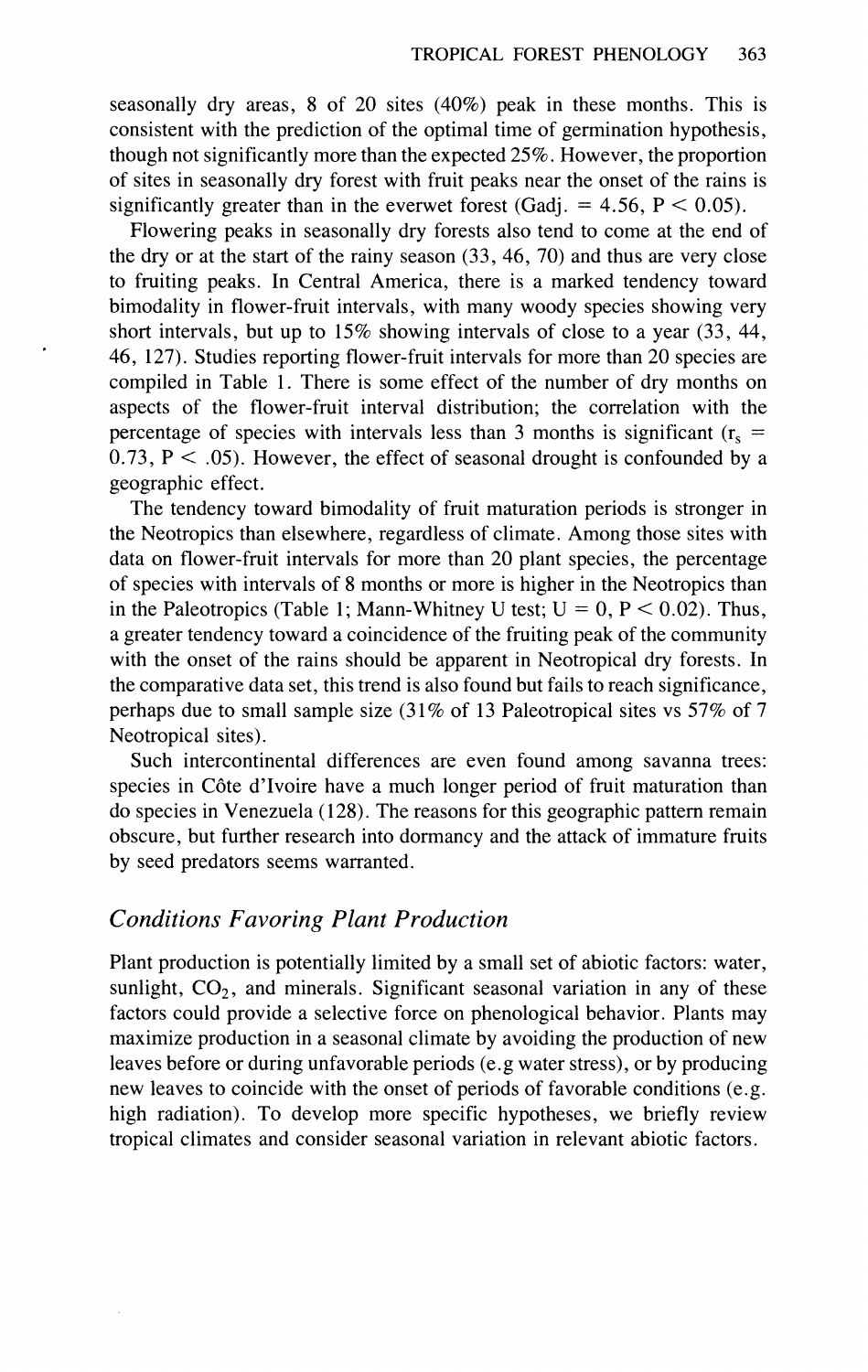SEASONALITY IN FACTORS LIMITING PLANT PRODUCTION Efforts to understand the effects of seasonality in tropical climates have focused almost entirely on patterns of rainfall. Consequently, seasonality in rainfall forms the basis for many classifications of tropical climates and vegetation (105, 153). In general, rainfall is high and aseasonal in a narrow band centered on the equator; it tends to peak twice a year a few degrees away from the equator, and once a year at greater latitude (thereby creating a single drought period of varied severity and duration). The typical latitudinal pattern can be significantly modified, however, by the proximity of mountain ranges or cold oceanic currents, and especially, by continentality (137). For instance, in maritime equatorial climates (e.g. parts of Borneo), there may be no seasonal drought, but areas with continental climates, notably central Africa and Amazonia can experience one or more dry months even on the equator.

Less obvious than seasonal variation in rainfall, and to date largely ignored by ecologists, is seasonality in solar radiation. As the solar zenith sweeps from hemisphere to hemisphere, the variation in incident intensity can be considerable. For example, when the sun is vertically above the Tropic of Cancer, the radiation falling on the Tropic of Capricorn is only 68% as great. Seasonally coupled with variation in solar radiation is cloudiness, which can greatly reduce the available radiant energy (91).

Seasonal variation in cloud cover, daylength, and solar elevation combine to generate substantial seasonal variation in irradiance. For sites in the wet tropics, total radiation averages 50% greater in the sunniest than in the cloudiest month (compiled from 105, 159). On Barro Colorado Island (at 9"N), the dry season peak in photosynthetic photon flux density is nearly twice that of the minimum in the wet season (159). In general, seasonality in cloud cover is most important near the equator, while other factors increase in importance toward higher latitudes.

Understory plants of tropical evergreen forests are severely light-limited (25-27, 113), but accumulating evidence indicates that even canopy trees may be light-limited (4, 130; D. Clark personal communication). Photosynthetic measurements show that canopy leaves generally operate below saturation (35, 111). Several lines of evidence point to the enhancement of photosynthetic and reproductive productivity by forest canopies during sunny periods. First, in everwet climates, productivity may peak in sunny, dry periods (92, 151). Second, dipterocarp masting is both more likely and heavier in years of high insolation (108, 151, 170). Third, cloudy conditions depress the productivity of several tropical crops, and high rainfall during fruit ripening may hamper ripening and reduce crop size (141). Finally, flowering is increased, flower-to-fruit intervals are reduced, and fruit weights are increased in sunny years (170). These observations suggest that phenological timing may be an adaptation to seasonality in irradiance.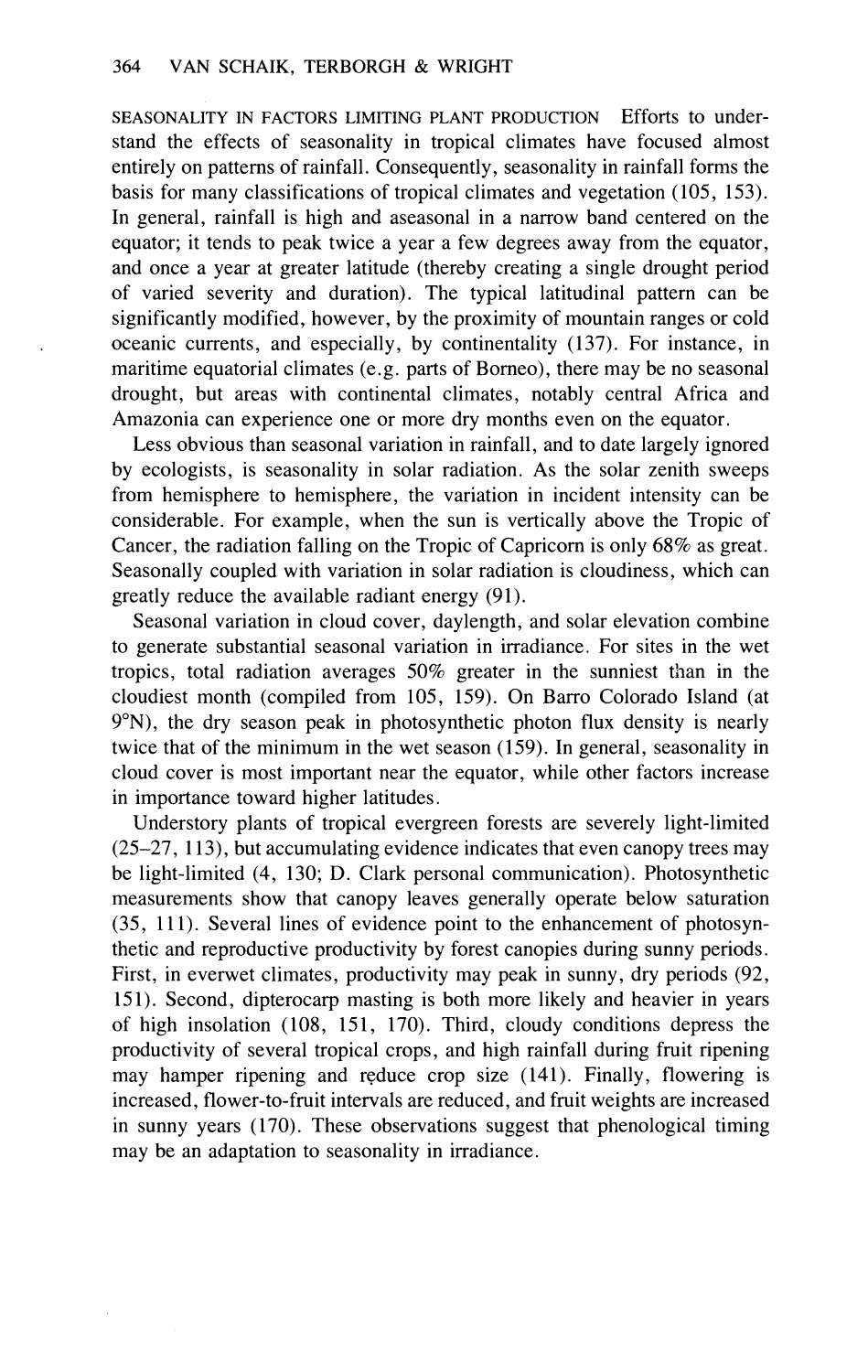HYPOTHESES AND TESTS We now examine the available information on the timing of phenological transitions for correlations with water, light, and nutrients.

1. *Water.* Correlations between tropical plant phenologies and rainfall seasonality abound. Drought is manifested in many seasonally dry areas by increasing deciduousness, diminished tree height, decreased leaf area index, and reduced vertical stratification, among other features (54, 96, 152, 157, 158). Conditions that plants experience as a drought can vary greatly, depending on temperature, humidity, and the availability of water in the soil, as well as intrinsic factors such as the extent and depth of the root system. Even modest water deficits impair growth and cell expansion, and plants under more severe water stress are unable to produce new organs (63, 150). For these reasons, it has frequently been inferred that water availability is both the proximate and ultimate factor controlling the phenologies of many tropical forest plants (121).

The water-limitation hypothesis can be tested by asking whether flushing and flowering peaks at the 53 sites coincide with the onset of the rainiest season for forests with  $> 2$  dry months (mean monthly rainfall  $< 60$  mm). The prediction is upheld. We found that the peaks of flushing and flowering fall within one month of the onset of the rainiest period in respectively 67%  $(Gadj. = 13.44, N = 18, P < .001)$  and 60%  $(Gadj. = 10.68, N = 20, P)$  $<$  .001) of strongly seasonal forests. In contrast, the comparable figures are just 33% and 33% for weakly seasonal forests  $(N = 18$  and 24 sites, respectively).

Several mechanisms of drought resistance occur among tropical forest plants (37, 96, 106, 123, 127, 138, 167, 169). Reductions in leaf area, stomata1 and cuticular conductance, and absorbed radiation all reduce transpirational water loss. Concurrently, deep roots, low resistance to xylem water flow, and high tissue osmotic potentials serve to maintain water uptake. As a consequence, evergreen and wet-season deciduous species that are adapted to grow and reproduce at the driest time of year occur in many of the driest tropical forests (37, 71). Many more species are able to maintain active growth during the dry season in less seasonal forests. On Barro Colorado Island, large-scale irrigation failed to influence the phenologies of most tree and liana species (165, 166).

2. *Insolation.* Young leaves that have just finished expanding are most efficient at photosynthesis (39) and at controlling transpirational water loss (99). They also have maximum effective leaf area, undiminished by accumulating herbivory, epiphylls, or pathological damage. Hence, in the absence of water limitation, it could be predicted that tropical plants should produce crops of young leaves to coincide with periods of high assimilation potential (cf 93, 151), i.e. high insolation.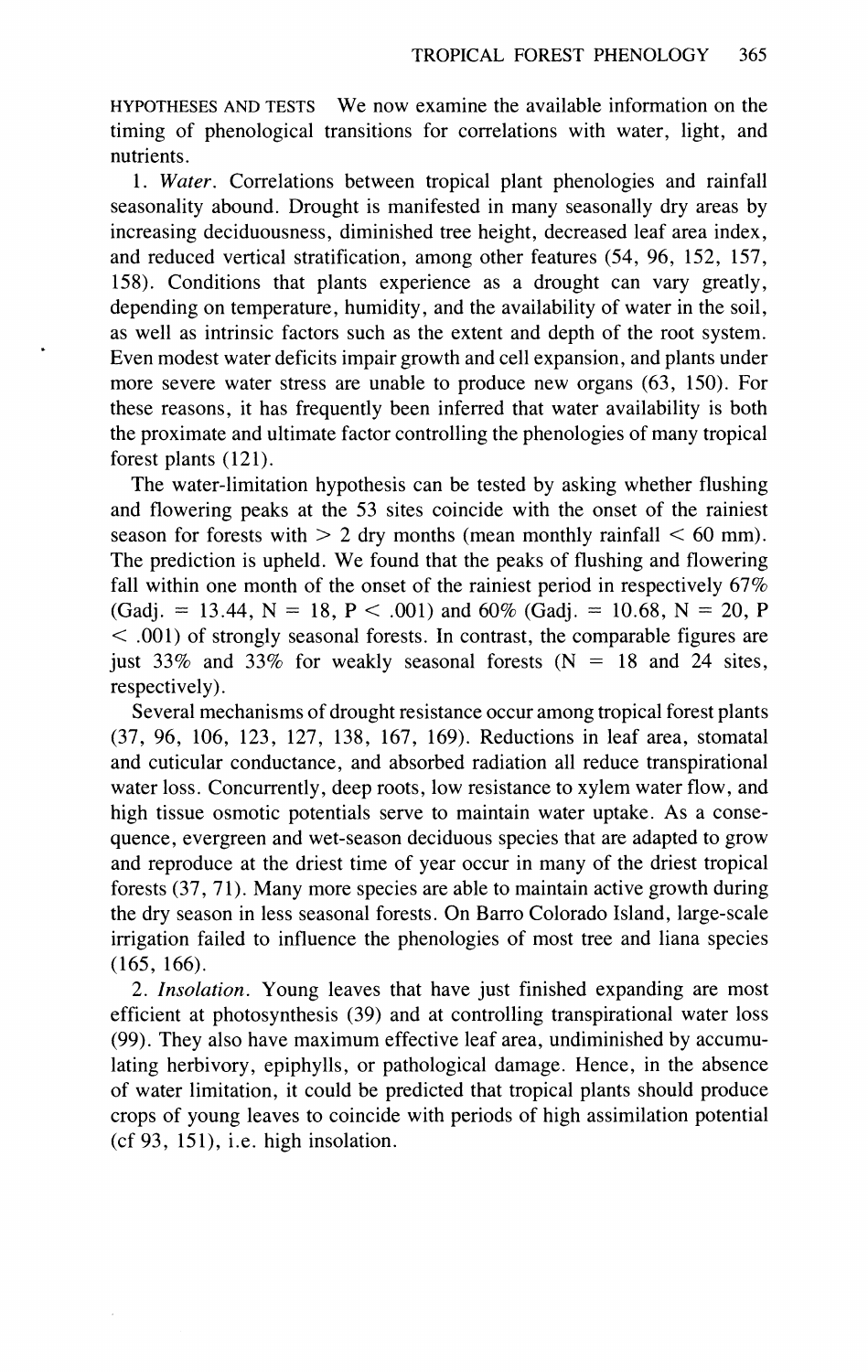The prediction can also be extended to flowering on the ground that it is energetically most efficient to transfer assimilates directly into growing organs rather than store them for later translocation (22). Thus, we can also predict that flowering coincides with periods of peak insolation in everwet areas, and more generally, that the emergence of young leaves and the onset of flowering should be closely related in time. Such a close relationship has often been observed within species (see above) and is also apparent at the community level. In the 32 tropical sites for which both flushing and flowering information was available, 10 (31%) showed peaks in the same month, and 19 (59%) showed peaks differing by one month in either direction. No corresponding prediction can be posited for the timing of fruit ripening, which depends mainly on the life history tactics of the particular species.

The insolation-limitation hypothesis has been tested at the species level (168). Twice as many species as expected centered their leafing and flowering around the sunniest trimester of the year in three different Neotropical everwet forests. In four different seasonally dry forests, all species with shallow root systems (unlikely to maintain water status during the dry season) concentrated leaf production in the wetter season, while two thirds of the deep-rooting species flushed and flowered in the sunny (dry) season. Observations by Opler et a1 (1 12) also support this idea. In a dry forest, treelets and shrubs of the uplands concentrated leaf production at the start of the rains, but those near the river peaked just before the start of the dry season. Thus, tropical trees tend to concentrate flushing and flowering during the sunniest time of the year, except when prevented from doing so by water stress.

We can also test this hypothesis with community-level data from the 53 sites mentioned above. In the absence of data on photosynthetically active radiation for most sites, we substituted information on the monthly duration of sunshine from the original or other studies at the same site, or from general climate reference works (18, 58, 105, 131). In everwet areas, 53% of the flushing peaks ( $n = 17$ ) fell within one month of the month of maximum duration of sunshine, about twice the number expected by chance (Gadj.  $=$ 5.88, P < 0.05). This effect is weaker in seasonally dry forests  $(33\%, n =$ 18; n.s.), in which flushing tends to peak about two months later. As to flowering, 39% of the community-wide peaks are associated with the month of highest sunshine in everwet forests (n.s.), vs 50% (twice the expected value) in seasonally dry forests (n = 20; Gadj. = 5.61, P < 0.05). Thus, community-level patterns also support the hypothesis, given that duration of sunshine roughly approximates total radiation.

Cloud cover reduces direct beam radiation more than diffuse radiation (36). Seasonal variation in cloud cover can thus result in differential effects among forest strata. The understory of deciduous forests experiences wide extremes of seasonal variation in irradiation (36, 80). In contrast, the understory of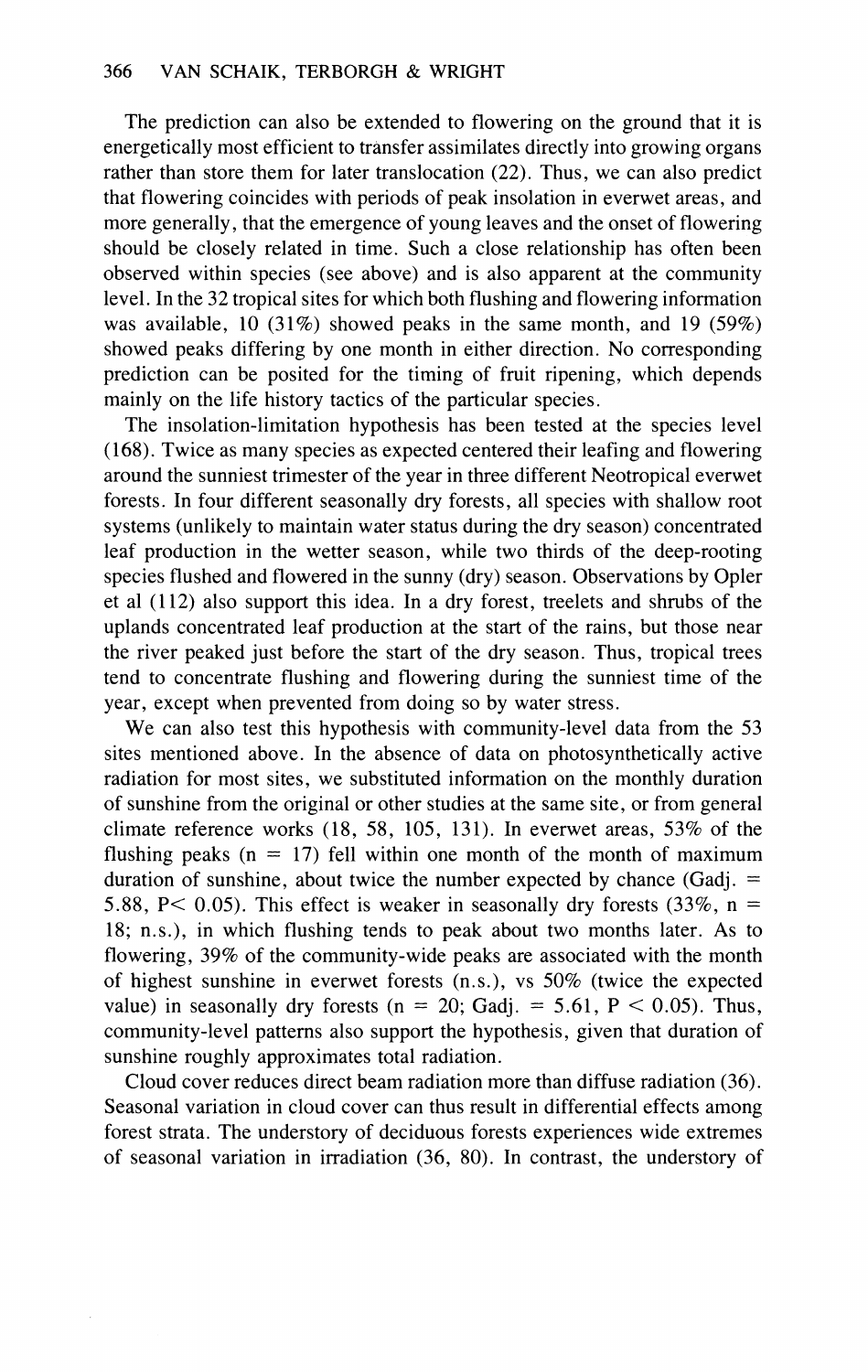everwet forests, relative to the canopy, receives a far greater proportion of photosynthetically active radiation in the form of diffuse light (14). Thus, in these forests, the understory may experience less seasonality in irradiation, and thus in phenology, than the canopy. Several studies confirm this prediction (84, 112, 125, 161); in all of them, the weak peak in understory flushing or flowering coincides with the sunnier parts of the year.

3. *Nutrient uptake or loss.* Vegetative activity may be timed to maximize uptake of a seasonal nutrient pulse released by decomposing leaf litter after the start of the rainy season. Nutrient uptake requires active transpiration, so plants could maximize transpiration by producing young leaves as the rains begin. This hypothesis cannot easily be distinguished from the water stress hypothesis, which is likely to be the more general one. Moreover, trees can store and internally recycle nutrients (21), and the importance of seasonality in nutrient availability in tropical forests is unclear. In low fertility environments, nutrient loss is minimized through increased leaf retention times (76, 127).

#### *Conclusion*

The phenology of tropical woody plants has been shaped by both biotic and abiotic selective factors. This review demonstrates a major role for abiotic factors, in particular irradiance and water stress. Biotic factors are frequently less pervasive and may affect only species or guilds of species. Where they affect the community, the selection is often for synchrony rather than any particular timing.

Beyond these emerging generalizations, we must keep in mind that plants must cope with numerous external biotic and abiotic factors that impinge on their fitness, each of which may select for particular phenological responses. In some cases, the pressures exerted by independent selective factors tend to coincide. For example, by flushing and flowering during periods of high illumination, plants may improve herbivore avoidance, pollination success, and net photosynthesis. However, the pressures of external factors can also select for incompatible outcomes. The challenge now is to design phenological studies to examine how plants integrate the action of numerous, sometimes conflicting, abiotic and biotic factors.

## ANIMAL ADAPTATIONS TO TEMPORAL VARIATION IN RESOURCE ABUNDANCE

One generalization to emerge from community-level phenological studies is that plant production of consumer resources (fruit, seeds, flowers, flush leaves) undergoes temporal variation in virtually all tropical forests (125), especially those in seasonal environments (46, 84). Both within-year and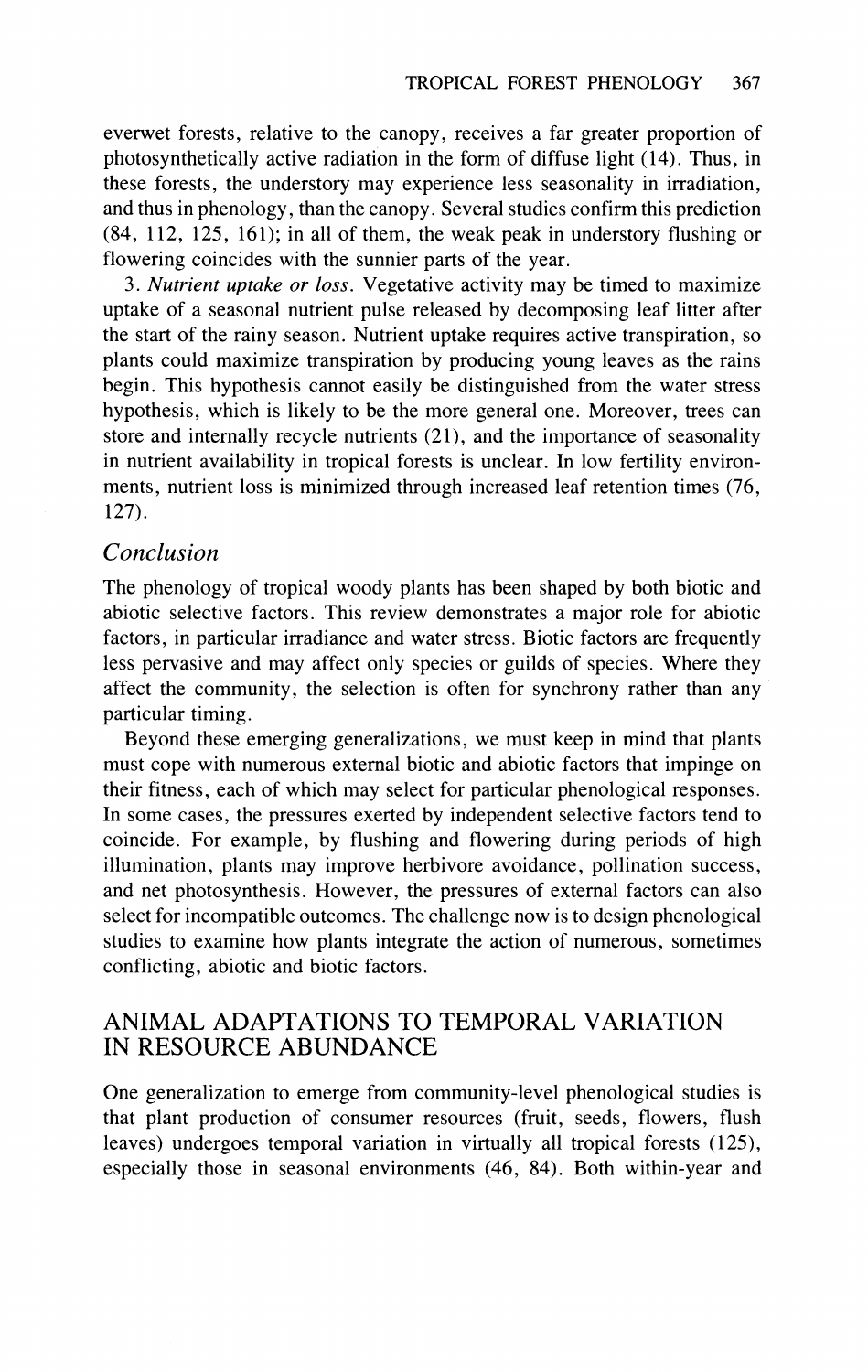between-year variation in resource production can be pronounced, but multi-year records are as yet available for only a few sites. Periodic and, especially, prolonged resource scarcity has presumably led to the evolution of a wide range of morphological, behavioral, and physiological adaptations in primary and even secondary consumers (145). These adaptations confer the flexibility needed to survive in environments characterized by fluctuating or unpredictable food supplies.

A second generalization is that during periods of resource scarcity, certain plant products, dubbed "keystone plant resources," assume major importance as mainstays of the primary consumer community (58, 61, 62, 147, 148).

The abundance of these resources may set the carrying capacity of the consumer community, while the physical and nutritional properties of keystone resources appear to determine some morphological features of consumer species. Empirical evidence bearing on these two points are reviewed below.

## Adaptations to Scarcity

OCCASIONAL FAMINE AND MASS MORTALITY Scanty evidence suggests that food scarcity only rarely becomes severe enough for long enough to result in mass starvation of vertebrate consumers. The best documented cases are from Barro Colorado Island. Foster (45) records 4 episodes of extreme famine, and 10 episodes of mild famine in a 51-year period, all associated with anomalously heavy rains in the later part of the dry season. Unseasonal rains resulted in the subsequent failure of many species to fruit in the ensuing wet season. More generally, howler monkeys and coati mundis died on Barro Colorado Island in greater than usual numbers during the normal period of fruit scarcity in the latter part of the rainy season (79, 102). Apart from Barro Colorado Island, which no longer holds jaguars, pumas, and harpy eagles, and which is noted for high mammal densities (56, 67), evidence of animal starvation in more humid tropical forests is lacking. In 18 years of observations at Cocha Cashu, Peru, and in 16 years of observations at the Ketambe, Sumatra, we have not found evidence of mass mortality of primates or other mammals. Possibly, in these forests, many primary consumers may be kept at sufficiently low population densities by predators that death by starvation is rare.

SEASONAL FOOD SCARCITY AND DIETARY SWITCHING Less dramatic indications of dietary stress are routinely observed during seasonal periods of scarcity: seasonal weight loss in marsupials and primates (24, 57), increased trappability of terrestrial mammals (133), and retarded growth rates of juvenile rodents (133). During periods of scarcity, many mammals (less often, birds) resort to feeding on materials that (i) are of low nutritional value (e.g. bamboo,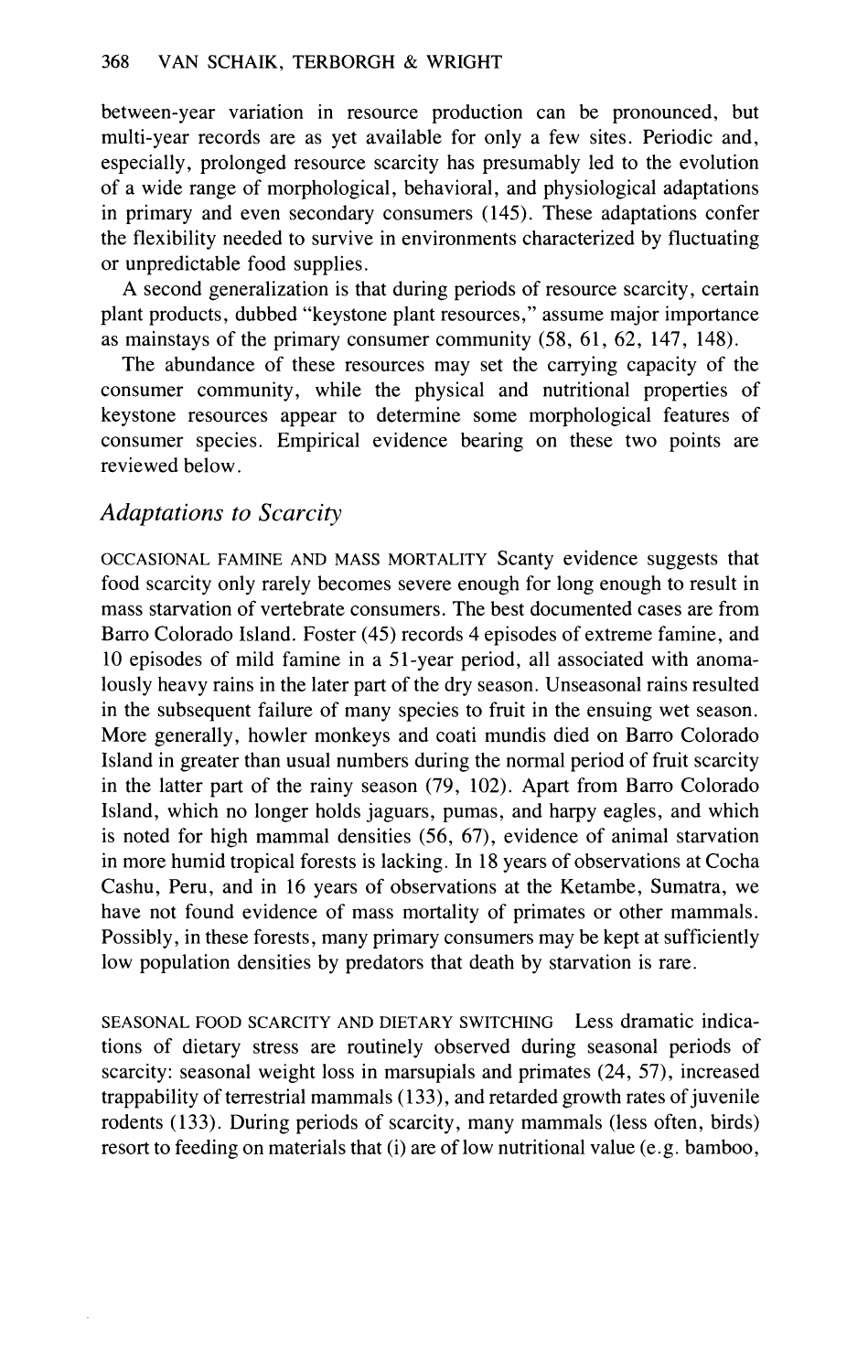pith, fleshy petioles, twigs--16, 146; nectar--68, 114, 129, 144, 149), (ii) are protected by hard coverings, which increase handling time (e. g. palm nuts-66, 69, 140, 146), (iii) contain chemical deterrents, which limit the quantities that can be ingested (mature foliage-52, 95, 101; immature fruits $-43$ , 146), or (iv) are diffusely distributed in the environment, so that more time must be invested in searching (e.g. nectar, insects, 146).

Of all the behaviors that serve to mitigate the impact of scarcity, dietary switching appears to be the most important. Within the guild of frugivorous primates at Cocha Cashu, Peru, for example, species alter their diets as follows: tamarins and night monkeys turn to feeding on nectar (144 and 164); spider, howler, and titi monkeys eat more leaves (101, 142, 164); squirrel monkeys engage in day-long insect foraging bouts (146); and capuchins bite open hard palm nuts (146).

The opportunities for dietary switching of this kind are closely tied to phenological patterns, depending, for example, on whether two categories of resources vary in concert or in opposition over the seasonal cycle. Accordingly, the biomass of primate communities tends to be low where peak abundances of fruit and foliage occur simultaneously, as in the neotropics, because seasonal switching is precluded, and high where the periods of peak abundance are seasonally offset, as in central Africa (145).

SEASONAL BREEDING The reproductive cycles of many birds and mammals show regular seasonal rhythms, even near the equator (42, 85, 100, 135, 161). Frequently the energetic costs of reproduction (lactation or provisioning of fledglings) reach maximum levels during the period of greatest abundance of food (20, 57, 124). Statistically verified aseasonality of reproductive activity has been noted most frequently in mammals that have long gestation and rearing periods, which make impossible the avoidance of energetic stress at some point in the period of dependency (81).

SEASONAL MOVEMENTS Tropical animals often expand their home ranges, or shift their use of habitats in a seasonally predictable fashion. Such shifts can occur on a wide range of spatial scales. Animals may move around within a local habitat mosaic according to a regular seasonal pattern: birds (77, 78, 88, 155, 162), insects (73), primates (67, 115, 146), forest ungulates (16, 80), fruit bats (41). At Cocha Cashu, Peru, such local movements correspond with seasonally staggered fruiting peaks in a series of habitats (67). Occasionally, consumers may take the opposite tack and reduce the daily foraging path or area searched during times of food stress (28, 146). Such behavior can be interpreted as an energy conserving measure when greater exertion does not yield commensurate gains in food intake.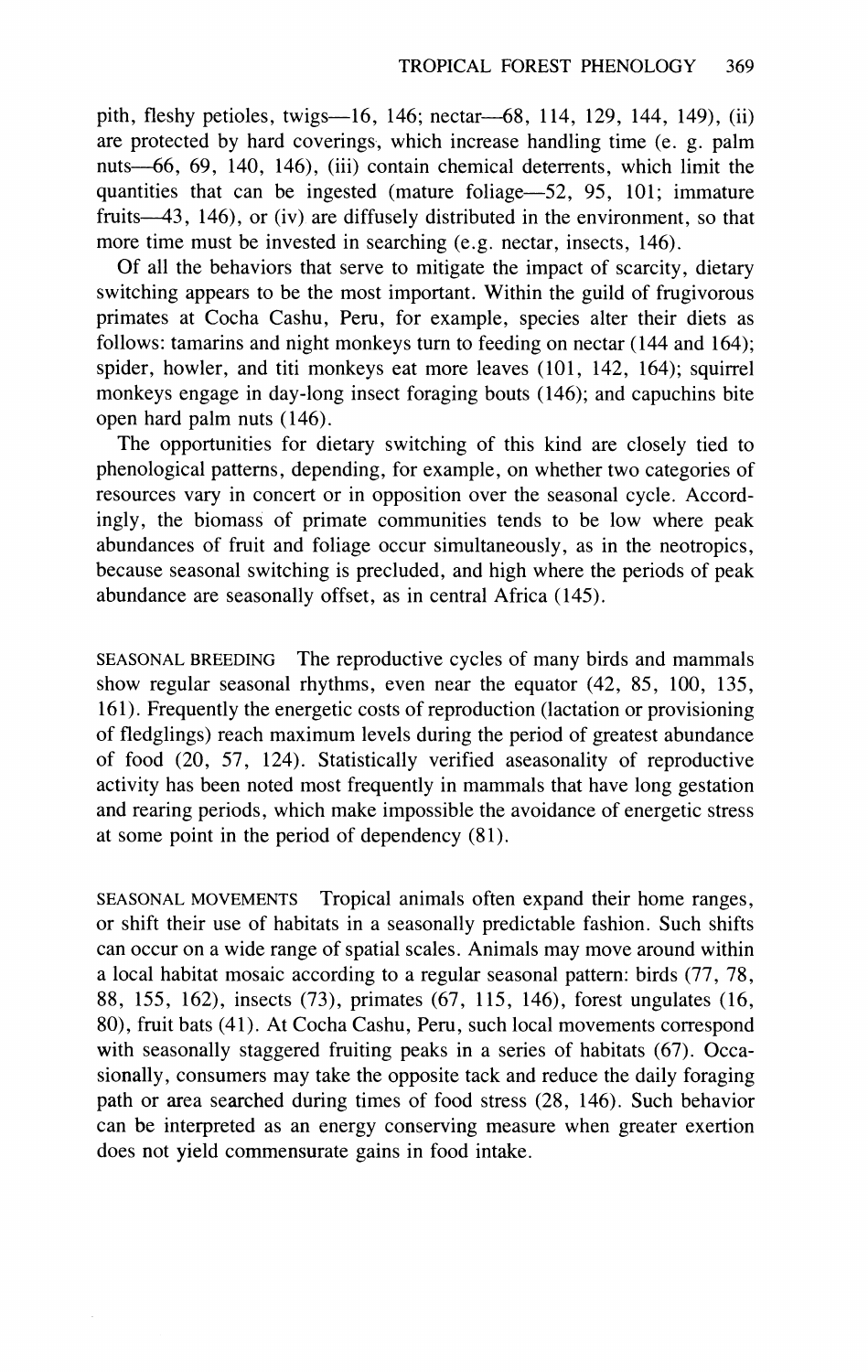NOMADIC BEHAVIOR Nomadism in tropical forest vertebrates is not well documented, although anecdotal accounts implicate a variety of nectivorous, frugivorous, and granivorous birds (97), as well as certain mammals, notably, bearded pigs in Asia, mandrills and elephants in Africa, and white-lipped peccaries in the Neotropics (80). Nomadism may be more prevalent in bats than is currently realized.

ALTITUDINAL MIGRATION Movements up and down mountain slopes have been investigated with radio-tagged birds. Of the species showing altitudinal movements, nearly all are highly dependent on plant resources, especially nectar and fruits (94, 126, 143, 155). Altitudinal migration of avian frugivores appears to be less frequent in New Guinea, where only one of eight species of radio-tagged birds-of-paradise showed a statistically significant seasonal displacement of its altitudinal range (118).

Seasonal altitudinal movements may be a response to temporal shifts in fruiting peaks with altitude, at least in Sumatra (C. van Schaik & Djojosudharmo, unpublished), and in Malaysia (30, 91, 119; see also 163).

HIGH-TEMPERATURE HIBERNATION In the most dramatic adaptation to food scarcity, certain tropical insectivores and frugivorous vertebrates (Malagasy tenrecs and cheirogaleid prosimians) hibernate for as much as six months, notwithstanding ambient temperatures up to 30" (23).

## *Keystone Plant Resources*

In many tropical forests there seem to be a few plants that regularly produce edible reproductive structures (fruits, seeds, or flowers) during the annual period of minimum fruit availability. The products of these plants have been termed "keystone plant resources" (147, 148). In the floodplain forest at Cocha Cashu, Peru, for example, only a dozen species of plants (including trees, stranglers, vines, and palms), in a total flora of over 1000 species, produce such keystone resources (146, 147). Distinguishing keystone species from others that may flower or fruit only sporadically during the time of general scarcity, or that may produce fruits that are little used by the animal community, requires a thorough knowledge of both the local flora and the dietary habits of the principal vertebrate consumers. It should be noted that a given animal species may rely on totally different keystone resources in different habitats or regions (compare 147 with 48 or 114).

A sufficiently comprehensive overview of plant-vertebrate interactions has been assembled for only a few tropical sites (Kutai, Indonesia-88; Cocha Cashu, Peru—147; M'Passa, Gabon—51). Fragmentary information is available for Barron Colorado Island (55, 62, 133, 134). Although it is risky to generalize from so small a sample, strangler figs are prominent among the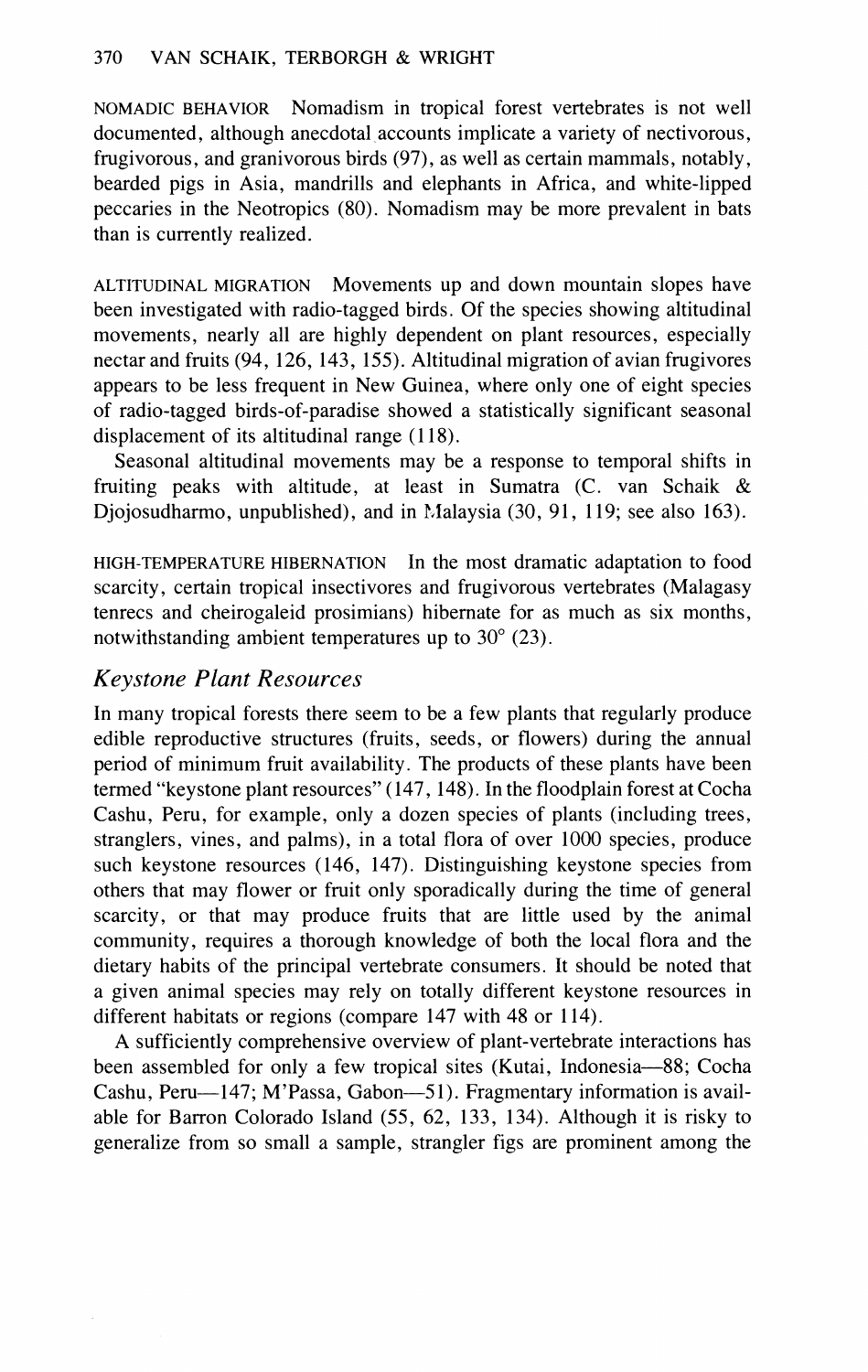keystone plant resources at the Neotropical and Asian sites (see also 86). However, figs do not play such a role at M'Passa (51), nor at certain Amazonian terra firme sites (1 14). Further studies are obviously needed before broader patterns emerge.

### **CONCLUSION**

Despite early speculation to the contrary, all tropical forests studied to date show pronounced phenological variation between seasons and/or between years, creating a boom and bust environment for consumers. The frequency, severity, and duration of scarcity vary greatly from forest to forest, and the corresponding impacts on consumer communities are likely to vary accordingly. Adaptations to scarcity include dietary switching, seasonal breeding, seasonal increases or decreases in ranging, migration, and even (rarely) hibernation. Impacts of seasonal rhythms in food supply on the structure and biomass of consumer communities are just beginning to be explored (40, 145).

#### *Literature Cited*

- 1. Aide TM. 1988. Herbivory as a selective agent on the timing of leaf<br>production in a tropical understory comproduction in a tropical understory com-<br>
munity. *Nature* 336:574–75<br>
2. Aide TM. 1992. Dry season leaf pro-
- duction: an escape from herbivory. *Biotropica* 24(4):532-37<br>Alexandre DY. 1980.
- 3. Alexandre DY. 1980. Caractère saisonnier de la fructification dans une forêt hygrophile de Côte-d'Ivoire. Terre *Vie* 34:335-59
- 4. Alvim P de T. 1964. Tree growth periodicity in tropical climates. In *The Formation of' Wood in Trees,* ed. MH Zimmerman, pp. 479-95. New York: Academic
- 5. Appanah S. 1985. General flowering in the climax rain forests of southeast Asia. *J. Trop. Ecol.* 1:225-40<br>6. Ashton PS, Givnish Ti, Appanah S.
- 1988. Staggered flowering in the Dipterocarpaceae: new insights into floral induction and the evolution of mast fruiting in the aseasonal tropics. *Am. Nut.* 132:44-66
- 7. Augspurger CK. 1981. Reproductive synchrony of a tropical shrub *(Hybanthus prunifolius):* influence on pollinator attraction and movement. *Ecology* 62:774-788
- 8. Augspurger CK, 1982. A cue for synchronous flowering. See Ref. 87a, pp. 133-50
- 9. Baird J. 1980. The selection and use

of fruit by birds in an eastern forest. *Wilson Bull.* 92:63-73<br>10. Baker JR, Baker I. 1936. The seasons

- in a tropical rain forest (New Hebrides). Part 2. Botany. J. *Linnean Soc. London, 2001.* 39:507-5 19
- Bawa KS, Perry D, Beach JH. 1985. Reproductive biology of tropical lowland rain forest trees. I. Sexual systems and incompatibility mechanisms. *Am.*  J. *Bot.* 27:33 1-45
- 12. Bawa KS. 1983. Patterns of flowering in tropical plants. In *Handbook of E.rperimenta1 Pollination Biology,* ed. CE Jones, RJ Little, pp. 394-410. New York: van Nostrand Reinhold
- 13. Bawa KS. 1990. Plant-pollinator interactions in tropical rain forests. *Annu. Rev. Ecol. \$st.* 1990:399-422
- Bjorkman *0,*Ludlow MM. 1972. Characterization of the light climate on the floor of a Queensland rain forest. *Car-negie Inst. Yb.* 1971-2. 71:85-94
- 15. Bock CE, Lepthien LW. 1976. Synchronous eruptions of boreal seed-eating birds. *Am. Nut.* 110:559-71
- $16.$ Bodmer RE. 1990. Responses of un gulates to seasonal inundations in the Amazon floodplain. J. *Trop. Ecol.* 6: 191-201<br>17. Borchert R. 1983. Phenology and con-
- Borchert R. 1983. Phenology and con- trol of flowering in tropical trees. *Biotropica* 15:81-89
- 18. Braak C. 1929. Het klimaat van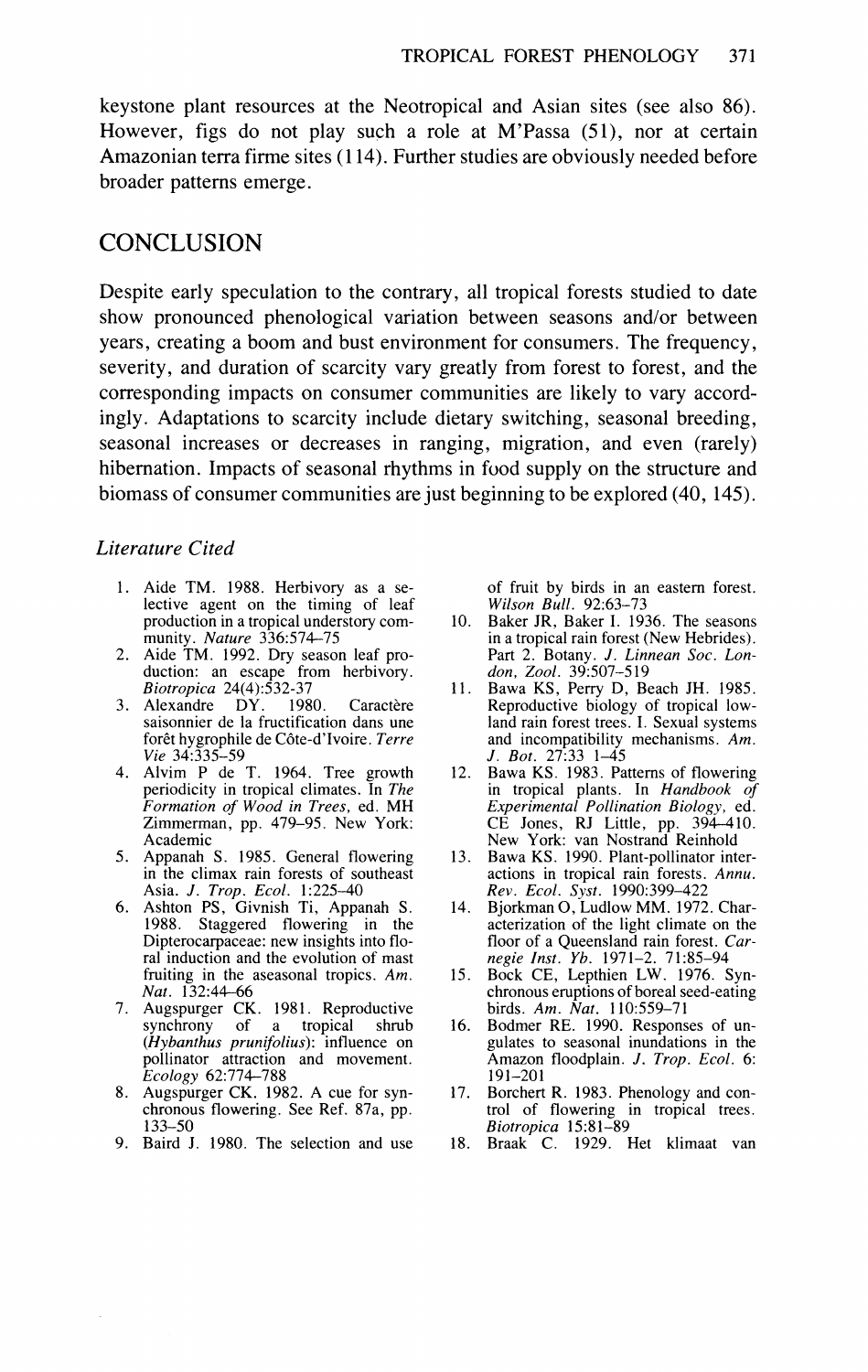Nederlandsch-Indie. Deel I. Algemene<br>hoofdstukken, Koninklijke Magnetische en meteorologische Observaties Batavia. *Verhandeling* 8

- 19. Bullock SH, Solis-Magallanes JA.<br>1990. Phenology of canopy trees of a tropical deciduous forest in Mexico. *Biotropica* 22(1):22-35
- 20. Butynski TM. 1988. Guenon birth seasons and correlates with rainfall and food. In *A Primate Radiation: Evolutionary Biolog? of the African Guenons,*  ed. A Gautier-Hion, F Bourliere, J-P Gautier, J Kingdon. pp. 284-322. Cambridge: Cambridge Univ. Press. 567
- pp.<br>21. Chapin FS III. 1980. The mineral<br>nutrition of wild plants. Annu. Rev. *Ecol. Syst.* 2:233-60
- 22. Chapin FS, Schulze E-D, Mooney HA. 1990. The ecology and economics of storage in plants. *Annu. Rev. Ecol. Syst.* 21:43247
- 23. Charles-Dominique P, Atramentowicz M, Charles-Dominique M, Gerard H, Hladik CM, Prevost MF. 1981. Les turnes d'une forêt guyanaise: inter-relations plantes-animaux. *Terre Via* 35: 341-435
- 24. Charles-Dominique P, Cooper HM, Hladik A, Hladik CM, et al, eds. 1980. *Nocturnal Malagasy Prim Ecology, Phvsiologv, and Beha~ior.* New York: Academic
- 25. Chazdon RL, Fetcher N. 1984. Photosynthetic light environments in a lowland tropical rain forest in Costa Rica. J. *Ecol.* 72553-64
- 26. Chazdon RL, Pearcy RW. 1991. The importance of sunflecks for forest unimportance of sunflecks for forest un- derstory plants. *BioScience* 41:760-66 27. Clark DB, DA Clark. 1991. Herbivores,
- herbivory, and plant phenology: patterns and consequences in a tropical rain-forest cycad. In *Plant-Animal Interactions: Evolutionary Ecology in Tropical and Temperate Regions,* ed. PW Price, TM Lewinsohn, GW PW Price, TM Lewinsohn, GW<br>Fernandes, WW Benson, pp. 209-25. New York: Wiley
- 28. Clutton-Brock TH, Harvey PH. 1977. Species differences in feeding and ranging behavior in primates. In *Primate Ecology: Studies of Feeding and Ranging Behaviour in Lemurs, Monkeys and Apes,* ed. TH Clutton-Brock, pp. 539- 56. London: Academic Press
- 29. Coley PD. 1983. Herbivory and defensive characteristics of tree species in a lowland tropical forest. *Ecol. Monogr.* 53:209-33
- 30. Corlett RT. 1990. Flora and reproduc-

tive phenology of the rain forest at Bukit Timah, Singapore. J. *Trop. Ecol.*   $6:55-63$ 

- $31.$ Croat TB. 1975. Phenological behavior of habit and habitat classes on Barro Colorado Island (Panama Canal Zone). *Biotropica* 7:270-77
- 32. Crome FHJ. 1975. The ecology of fruit pigeons in tropical northern Queensland. *Aust. Wildl. Res.* 2: 155-85
- Daubenmire R. 1972. Phenology and 33. other characteristics of tropical semideciduous forest in north-western Costa
- Rica. *J. Ecol.* 60:147-70<br>Desgranges JL. 1978. Organization of  $34$ a tropical nectar-feeding bird guild in a variable environment. *Living Bird* 17:199-236
- Doley D, Yates DJ, Unwin GL. 1987.  $35.$ Photosynthesis in an Australian rainforest tree, *Argyrodendron peralatum*, during the rapid development and relief of water deficits in the dry season. *Oecologia. (Berlin).* 74:441-49
- Endler JA. 1993. The color of light 36. I in forests and its implications. *Ecolog. Monogr.* 63:l-27
- 37. Fanjul L, Barradas VL. 1987. Diurnal and seasonal variation in the water<br>relations of some deciduous and evergreen trees of a deciduous dry forest of the western coast of Mexico.  $J$ . *Appl. Ecol.* 124:289-303
- Feinsinger P. 1970. Organization of a tropical guild of nectarivorous birds.
- *Ecol. Monogr.* 46:257-91 Field C. 1987. Leaf-age effects on 39. stomatal conductance. In Stomatal *Function,* ed. E Zeiger, GD Farquhar, IR Cowan, pp. 367-84. Stanford: Stan-
- ford Univ. Press<br>Fleming TH, Breitwisch R, Whitesides 40. GH. 1987. Patterns of tropical vertebrate frugivore diversity. *knnu. Rev. Ecol. Syst* 18:91-109
- 41. Fleming TH, Heithaus ER. 1986. Seasonal foraging behavior of the frugivsonal foraging behavior of the frugiv- orous bat *Carollia perspicillata.* J. *Mamm.* 67:660-7 1
- 42. Fogden, MPL. 1972. The seasonality and population dynamics of equatorial forest birds in Sarawak. *Ibis* 114(3): 307-42
- Foster MS. 1977. Ecological and nu tritional effects of food scarcity on a tropical frugivorous bird and its food source. *Ecology* 58:73-85
- 44. Foster RB. 1982a. The seasonal rhythm of fruitfall on Barro Colorado Island.
- See Ref. 87a, pp. 151-72 Foster RB. 1982b. Famine on Rarro 45. Colorado Island. See Ref. 87a, pp. 201-12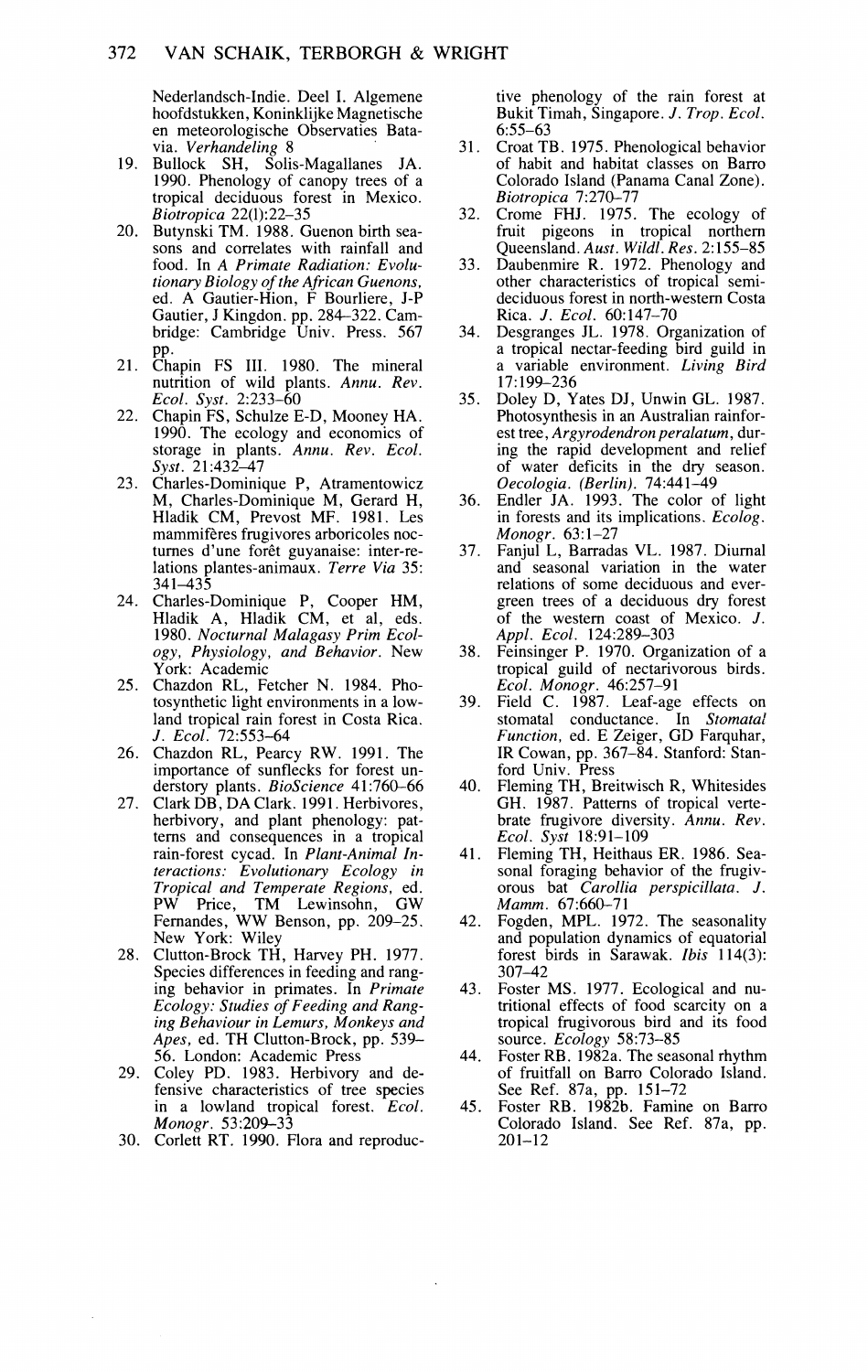- 46. Frankie GW, Baker HG, Opler PA. 1974. Comparative phenological studies of trees in tropical wet and dry forests in the lowlands of Costa Rica. *J. Ecol.* 62:881-919
- 47. Frankie GW, Haber WA, Opler PA, Bawa KS. 1983. Characteristics and organization of the large bee pollination system in the Costa Rican dry forest. In *Handbook of Experimental Pollination Biology,* ed. CE Jones, RJ Little, pp. 441-47. New York: Van Nostrand Reinhold
- 48. Garber PA. 1988. Foraging decisions during nectar feeding by tamarin monkeys *(Saguinus mystax and Saguinus fuscicollis,* Callitrichidae, Primates) in Amazonian Peru. *Biotropica* 20(2): 10G 106
- 49. Garwood NC. 1983. Seed germination<br>in a seasonal tropical forest in Panama: a community study. *Ecol. Monogr.* 53(2): 159-81
- 50. Gautier-Hion A, Duplantier J-M, Quris R, Feer F, et al. 1985. Fruit characters as a basis of fruit choice and seed dispersal in a tropical forest vertebrate community. *Oecologia* 65:324-37
- 51. Gautier-Hion A, Michaloud G. 1989. Are figs always keystone resources for tropical frugivorous vertebrates? A test
- in Gabon. *Ecology* 70: 1826-33 52. Gautier-Hion A. 1983. Leaf consumption by monkeys in western and eastern Africa: a comparison. *Afr.* J. *Ecol.*  21:107-13
- 53. Gautier-Hion A. 1990. Interactions among fruit and vertebrate fruit-eaters in an African tropical rain forest. In *Reproductive Ecology of Tropical For-est Plants,* ed. KS Bawa, M Hadley, 7:219-30. Paris: UNESCO/The Parthenon
- 54. Gentry AH. 1982. Patterns of neotropical plant species diversity. In *Evolutionary Biology,* ed. MK Hecht, B Wallace, GT Prance, 15:l-84. New York: Plenum<br>55. Glanz WE.
- Thorington RW Jr,<br>den J, Heaney LR. Giacalone-Madden J, Heaney 1982. Seasonal food use and demographic trends in *Sciurus granatensis.*  See Ref. 87a, pp. 239-52 56. Glanz WE. 1990. Neotropical mammal
- densities: how unusual is the Barro Colorado Island community? In *Four Neotropical Rainforests,* ed. A. Gentry, pp. 287-313. New Haven, CT: Yale Univ. Press
- 57. Goldizen AW, Terborgh J, Cornejo F, Porras DT, Evans R. 1988. Seasonal food shortage, weight loss, and the timing of births in saddle-backed tam-

arins *(Saguinus fuscicollis).* J. *Anim. Ecol.* 57:893-901

- Griffiths JF. 1972. Climates of Africa. 58. In *World Survey of Climatology,* Vol. 10. Amsterdam: Elsevier
- Hilty SL. 1980. Flowering and fruiting 59. periodicity in a premontane rain forest in Pacific Colombia. *Biotropica* 12: 292-306
- Hladik CM, Charles-Dominique P, Pet-60. ter JJ. 1980. Feeding strategies of five nocturnal prosimians in the dry forest of the west coast of Madagascar. In *Nocturnal Malagasy Primates: Ecology, Physiology and Behavior,* ed. P. Charles-Dominique, HM Cooper, A Hladik, Cm Hladik, pp. 1-73. New York: Academic<br>Hladik CM, Hladik
- 60a. Hladik CM, Hladik A. 1972. Disponibilités alimentaires et domaines vitaux des primates a Ceylan. *Terre et Vie* 26:149-215
- Howe HF. 1977. Bird activity and 61. seed dispersal of a tropical wet forest tree. *Ecology* 58:539-50
- Howe HF. 1984. Implications of seed 62. dispersal by animals for tropical reserve management. *Biol. Conserv.* 30:261- 8 1
- 63. Hsiao TC, Acevedo E, Fereres E, Henderson DW. 1976. Water stress, growth and osmotic adjustment. *Philos. Trans. R. Soc. London. B* 273:479- 500
- Ibarra-Manriquez G, Sánchez-Garfias 64. B, Gonzalez-Garcia L. 1991. Fenologia de lianas y arboles anemocoros en una selva calido-humeda de México. *Biotropica* 23(3):242-54
- Ims RA. 1990. The ecology and evo-<br>lution of reproductive synchrony. 65. *Trends Ecol. E\<ol.* 5(5): 135-40
- Izawa K, Mizuno A. 1977. Palm fruit 66. cracking behavior of wild black-capped capuchin *(Cebus apella). Prirnates* 18: 773-92
- Janson CH, Emmons LH. 1990. Eco-67. logical structure of the non-flying mammal community at the Cocha Cashu Biological Station, Manu National Park, Peru. In *Four Neotropical*  Rainforests, ed. AH Gentry, pp. 314-<br>38. New Haven: Yale Univ. Press
- Janson CH, Terborgh J, Emmons LH. 68. 1981. Non-flying mammals as pollinating agents in the Amazonian forest. *Biotropica* Suppl: 1-6
- 69. Janson CH. 1988. Food competition in brown capuchin monkeys *(Cebus apella):* quantitative effects of group size and tree productivity. Behaviour 105:53-76
- 70. Janzen DH. 1967. Synchronization of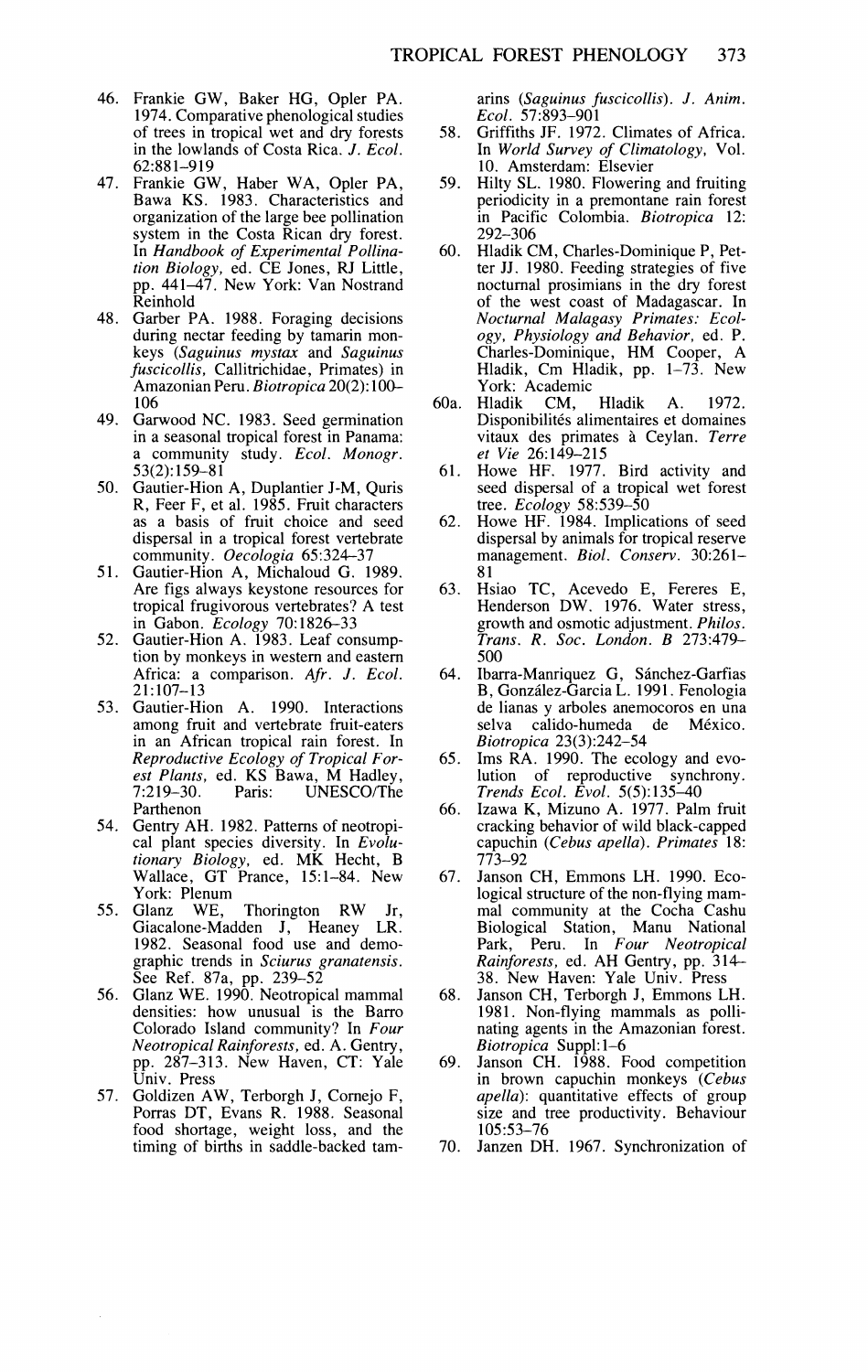sexual reproduction of trees within the dry season in Central America. *Evo*lution 21:620-37

- 71. Janzen DH. 1970. Jacquinia pungens, a heliophile from the understory of tropical deciduous forest. *Biotropica* 2:112-19
- 72. Janzen DH. 1971. Seed predation by animals. *Annu. Re\,. Ecol. Svst.* 2:465- 92
- 73. Janzen DH. 1973. Sweep samples of tropical foliage insects: effects of seasons, vegetation types, elevation, time of day, and insularity. *Ecology* 54:687- 708
- 74. Janzen DH. 1974. Tropical blackwater rivers, animals, and mast fruiting by the Dipterocarpaceae. *Biotropica* 6:69- 103
- Janzen DH. 1979. How to be a **fig.**  *Annu. Rev. Ecol. Syst.* 10:13-51
- Jordan CF. 1985. *Nutrient Cycling in*  76. *Tropical Ecosystems.* New York: Wiley & Sons
- 77. Karr JR, Schemske DW, Brokaw N. 1982. Temporal variation in the avifauna of the undergrowth of a tropical forest. See Ref. 87a, pp. 441-53
- Karr JR. 1976. Seasonality, resource 78. availability, and community diversity of neotropical birds. *Am. Nut.* 110:973- 94
- 79. Kaufmann JH. 1962. Ecology and social behavior of the coati, *Nasua narica,* on Barro Colorado Island, Panama. *Univ. Calif, Publ. Zool.* 60: 95-222
- 80. Kiltie RA, Terborgh J. 1983. Observations of the behavior of rain forest peccaries in Peru: why do white-lipped<br>peccaries form herds? Zeitschr. peccaries form herds? *Zeitschr. Tierpsychol.* 62:241-55
- 81. Kiltie RA. 1988. Gestation as a constraint on the evolution of seasonal breeding in mammals. In *Evolution of Life Histories of Mammals,* ed. MS Boyce, pp. 257-89. New Haven: Yale Univ. Press
- 82. Koelmeyer KO. 1959a. The periodicity of leaf change and flowering in the principal forest communities of Ceylon. *'Ceylo;~ Forester* 4: 157-89
- 83. Koelmeyer KO. 1959b. The periodicity of leaf change and flowering in the principal forest communities of Ceylon.
- *Ceylon Forester* 4:308-64 Koptur S, Harber WA, Frankie GW, Baker HG. 1988. Phenological studies of shrub and treelet species in tropical cloud forests of Costa Rica. *J. Trop. Ecol.* 4:323-46
- Lack *D.* 1976. *Island Biology.* Berkeley: Univ. Calif. Press
- 86. Lambert FR, Marshall AG. 1991. Keystone characteristics of bird-dispersed ficus in a Malaysian lowland rain forest.
- *J. Ecol.* 79:793-809 Leck CF. 1972. Seasonal changes in 87. feeding pressures of fruit- and nectareating birds in Panama. *Condor* 74:54- 60
- 87a. Leigh EG, Rand AS, Windsor DM. 1993. *The Ecology of a Neotropical Forest: Seasonal Rhythms and Long-Term Changes.* Washington: Smithson. Inst.
- 88. Leighton M, Leighton DR. 1983. Vertebrate responses to fruiting seasonality within a Bornean rain forest. In *Trooical Rain Forest: Ecology and Management,*<br>ed. SL Sutton, TC Whitmore, AC<br>Chadwick, pp. 181–96. London: Blackwell Sci. Publ.
- 89. Levy DJ. 1988. Spatial and temporal variation in Costa Rican fruit and fruiteating bird abundance. *Ecol. Monogr.* 58:251-69
- 90. Lieberman D, Lieberman M. 1984. The causes and consequences of synchronous flushing in a dry tropical forest. *Biotropica* 16:193-201
- 91. Lockwood JG. 1979. *Causes of Climate.* New York: Wiley & Sons
- 92. Longino JT. 1986. A negative correlation between growth and rainfall in a tropical liana. *Biotropica* 18(3):195- 207
- 93. Longman KA, Jenik J. 1987. *Tropical Forest and Its Environment.* Singapore/New York: Longman Sci. Tech.
- and Wiley. 347 pp. Louiselle BA, Blake JG. 1991. Tem-94. poral variation in birds and fruits along an elevational gradient in Costa Rica. Ecology 72(1):180-93
- 95. McKey D, Waterman PG, Mbi CN, Gartlan JS, Struhsaker TT. 1978. Phenolic content of vegetation in two African rain forests: ecological implications. *Science* 202:61-64
- 96. Medina E. 1983. Adaptations of tropical trees to moisture stress. In *Tropical Rain ForestEcosystems,* ed. FB Golley, pp. 225-37. Amsterdam: Elsevier
- 97. Medway L, Wells DR. 1976. *The Birds of the Malay Peninsula,* Vol. 5. Welwyn Garden CitylHerts: Broadwater
- 98. Medway L. 1972. Phenology of a tropical rain forest in Malaya. *Biol. J. Litlneatl Soc.* 4: 1 17-46
- 99. Meinzer F, Seymour V, Goldstein G. 1983. Water balance in developing leaves of four tropical savanna woody species. *Oecologia* 60:237-43
- 100. Miller AH. 1963. Seasonal activity and ecology of the avifauna of an American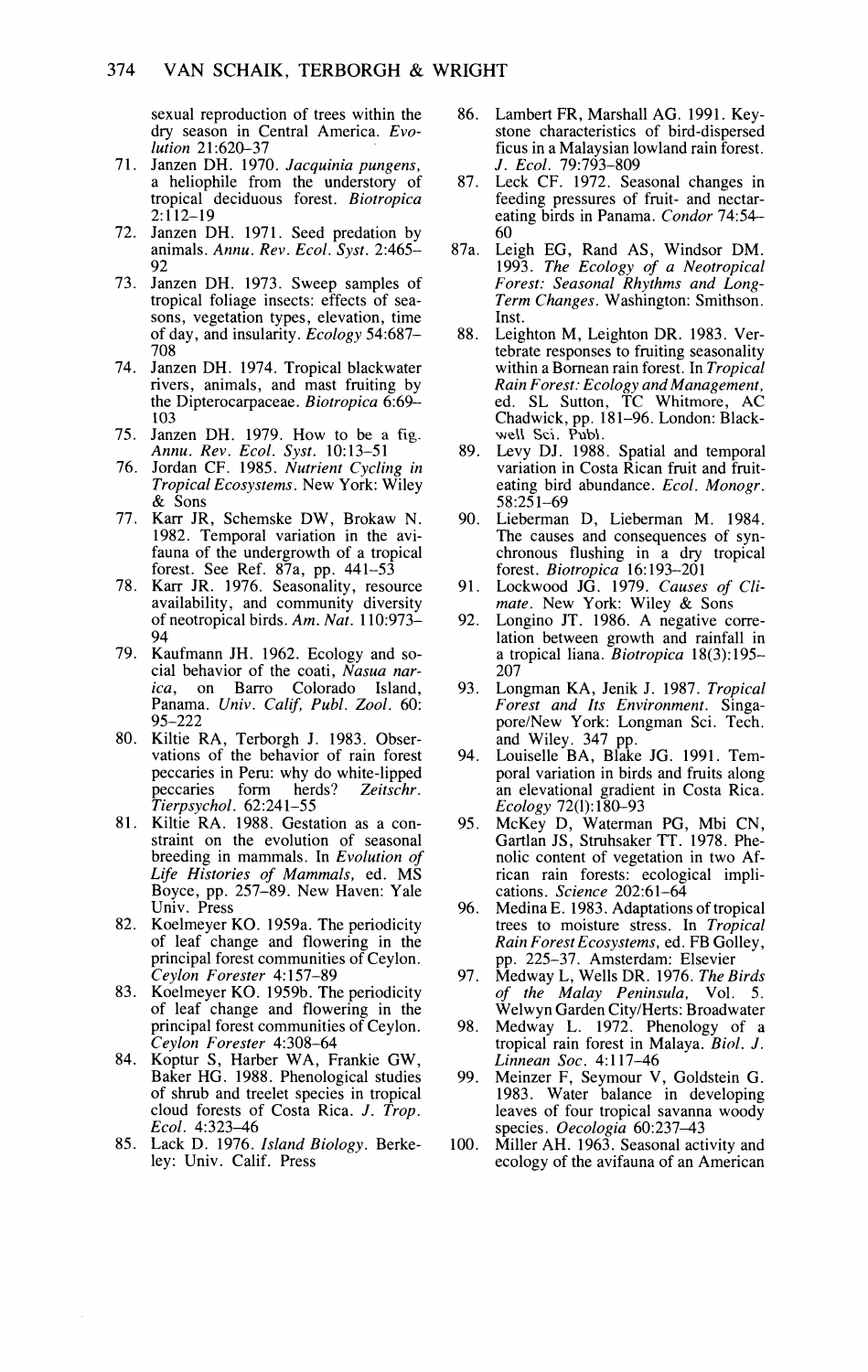equatorial cloud forest. *Zoology* 66: 1- *7 R*,

- Milton K. 1980. *The Foraging Strategy of Howler Monkeys: A Study in Primate Economics.* New York: Columbia Univ. Press
- 102. Milton K. 1982. Dietary quality and demographic regulation in a howler monkey population. See Ref. 87a, pp. 273-89
- $103.$ Monasterio M, Sarmiento G. 1976. Phenological strategies of plant species in the tropical savanna and the semideciduous forest of the Venezuelan llanos. J. *Biogeog.* 3:325-56
- 104. Morton ES. 1977. Intratropical migration in the yellow-green vireo and piratic flycatcher. *Auk* 94:97-06 Mueller Mi. 1982. Selected climate
- data for a global set of standard stations for vegetation science. *Tasks for Vegetation Science* 5. The Hague: Junk
- 106. Mulkey SS, Wright SJ, Smith AP. 1991. Drought acclimation of an understory shrub in a tropical moist forest. *Am.* J. *Bot.* 78:579-87
- 107. Newstrom LE, Frankie GW, Baker HG. 1993. A new classification for plant phenology based on flowering patterns in lowland tropical rain forest trees at La Selva, Costa Rica. *Biotropical.* In press.
- 108. Ng FSP. 1977. Gregarious flowering of dipterocarps in Kepong, 1976. *Malaysian For.* 40: 126-37
- 109. Ng FSP. 1981. Vegetative and reproductive phenology of dipterocarps. *Malaysian For.* 44: 197-221
- 110. Ng FSP. 1988. Forest tree biology. In *Key Environments Mala)~sia,* ed. Earl of Cranbrook,, pp. 102-125. Pergamon Press: Oxford/NY
- Oberbauer, SF, Strain BR. 1986. Effects of canopy position and irradiance on the leaf physiology and morphology of *Pentaclethra macroloba* (Mimosaceae). *Am.* J. *Bat.* 73:409-16 Opler PA, GW Frankie, HG Baker.
- 1980. Comparative phenological studies of treelet and shrub species in tropical wet and dry forests in the lowlands of Costa Rica. *J. Ecol.* 68:167-88
- 113. Pearcy RW. 1983. The light environment and growth of  $C_3$  and  $C_4$  species in the understory of a Hawaiian forest.
- *Oecologia*. 58:26–22<br>Peres CA. 1993. Primate responses to phenological changes in an Amazonian terra firme forest. *Biotropica.* In press
- 115. Peres CA. 1993. Structure and spatial organisation of an Amazonian terra

firme forest primate community. J. *Zool.* In press

- 116. Pratt TK. 1983. *Seed dispersal in a montane forest in Papua New Guinea.* PhD thesis. Rutgers Univ., New Brunswick<br>Primack RB.
- 117. 1987. Relationships among flowers, fruits, and seeds. *Annu. Rev. Ecol. Syst.* 18:409-30
- 118. Pruett-Jones SG, Pruett-Jones MA.<br>1986. Altitudinal distribution and sea-1986. Altitudinal distribution and sea- sonal activity patterns of birds of paradise. *Nut. Geog. Res.* 2:87-105
- Raemaekers JJ, Aldrich-Blake FPG, 119. Payne JF. 1980. The forest. In *Malayan Forest Primates,* ed. D.J. Chivers, pp. 29-61. New York: Plenum
- 120. Rathcke B, Lacey EP. 1985. Phe-nological patterns of terrestrial plants. *Annu. Rev. Ecol. Syst.* 16: 179-214
- 121. Reich PB, Borchert R. 1984. Water stress and tree phenology in a tropical dry forest in the lowlands of Costa Rica. J. *Ecol.* 72:61-74 Richards PW. 1952. *The Tropical*
- 122. *Rainforest.* Cambridge: Cambridge Univ. Press
- 123. Rundel PW, Becker PF. 1987. Cambios estacionales en las relaciones hidricas y en la fenologia vegetativa de de Barro Colorado, Panama. *Revista de Biologia Tropical.* 35(Suplemento 1): 71-84
- Russell JK. 1982. Timing of reproduc-124. tion by coatis *(Nasua narica)* in relation to fluctuations in food. See Ref. 87a, pp. 413-31<br>Sabatier D.
- 125. 1985. Saisonnalité et determinisme du pic de fructification en forêt guyanaise. Terre et Vie 40:289-320
- Sader SA, Powell GVN, Rappole JH. 126. 1991. Migratory bird habitat monitoring through remote sensing. *Int.* J. *Remote Sensing* 12(3):363-72
- Sarmiento *G,* G Golstein, F Meinzer. 127. 1985. Adaptive strategies of woody species in Neotropical savannas. *Biol. Rev.* 60:315-355
- 128. Sarmiento G. 1984. *The Ecology of Neotropical Savannas.* Cambridge: Harvard Univ. Press
- Schemske DW. 1980. Floral ecology 129. and hummingbird pollination of *Combretum farinosum* in Costa Rica. *Biotropica* 12: 169-8 1
- 130. Schulz JP. 1960. *Ecological Studies in Northern Suriname.* Amsterdam: Noord-Hollandse Uitgeversmaatschappij
- 131. Schwerdtfeger W. 1976. Climates of Central and South America. In *World*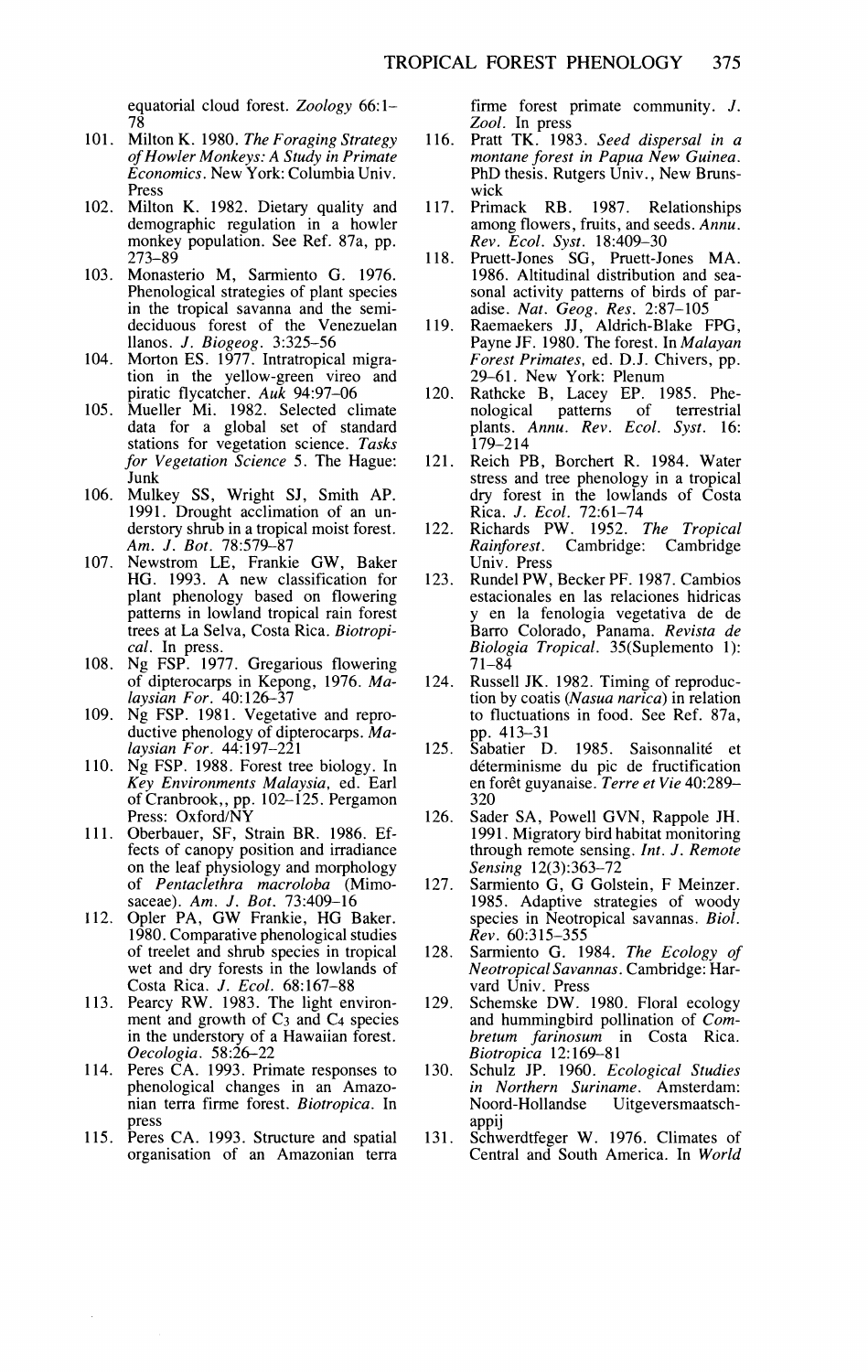*Survey of Climatology,* Vol. 12. Amsterdam/New York: Elsevier Sci.

- 132. Silvertown JW. 1980. The evolutionary ecology of mast seeding in trees. *Biol.*  J. *Linnean Soc.* 14:235-50
- 133. Smythe N, Glanz WE, Leigh EG Jr. 1982. Population regulation in some terrestrial fmgivores. See Ref. 87a, 227-38
- 134. Smythe N. 1970. Relationships between fruiting seasons and seed dispersal methods in a Neotropical forest. *Am.*
- *Nat.* 104:25–36<br>135. Snow DW, Snow BK. 1964. Breeding seasons and annual cycles of Trinidad land-birds. *Zoologica* 49: 1-39
- 136. Snow DW. 1966. A possible selective factor in the evolution of fruiting sea-
- factor in tropical forest. *Oikos* 15:274-81<br>Snow JW. 1976. The climate of north-137. ern South America. In World Survey of Climatology, Vol. 12. Amster*of Climatology,* Vol. 12. Amsterdam/New York: Elsevier Sci.
- Sobrado MA. 1986. Aspects of tissue 138. water relations and seasonal changes of leaf water potential components of<br>evergreen and deciduous species coexisting in tropical dry forests. Oecologia (Berlin) 68:413-16
- 139. Stiles FG. 1975. Ecology, flowering phenology, and hummingbird pollination of some Costa Rican *Heliconia*
- species*. Ecology 5*6:285–301<br>Struhsaker TT, Leyland L. 1977. Palmnut smashing by *Cebus a. apella* in Colombia. *Biotropica* 9: 124-26
- Struhsaker TT. 1978. Interrelations of 141. red colobus monkeys and rain-forest trees in the Kibale forest, Uganda. In *The Ecology of Arboreal Folivores,*  ed. GG Montgomery, pp. 397-422. Washington: Smithson. Inst.
- 142. Symington MM. 1988. Food competition and foraging party size in the black spider monkey (Ateles paniscus chamek) *Behaviour* 105(suppl): 117- 134
- 143. Te Boekhorst IJA, Schurmann CL, Sugardjito J. 1990. Residential status and seasonal movements of wild orangutans in the Gunung Leuser Reserve (Sumatra, Indonesia). *Anim. Behav.*  39(6): 1098-1 109
- 144. Terborgh J, Stern M. 1987. The surreptitious life of the saddle-backed tamarin. Am. Sci. 75:260-269
- Terborgh J, van Schaik CP. 1987. 145. Convergence vs. non-convergence in primate communities. In *Organization of Communities: Past and Present,* ed. JHR Gee, PS Giller, pp. 205-26. Oxford: Blackwell Sci.
- 146. Terborgh J. 1983. Five New World

*Primates: A Study in Comparati\,e Ecology.* Princeton, NJ: Princeton Univ. Press<br>Terborgh J. 1986a. Keystone plant re-

- 147. sources in the tropical forest. In *Conservation Biology It,* ed. ME Soule, pp. 330-44. Sunderland, Mass: Sinauer Assoc.
- 148. Terborgh J. 1986b. Community aspects of frugivory in tropical forests. In *Frugi\,ores and Seed Dispersal,* ed. A Estrada and T Flemming, pp. 371-84.
- Dordrecht: W. Junk Terborgh JT. 1990. Seed and fruit 149. dispersal-commentary. In *Reproductive Ecology of Tropical Forest Plants,*  ed. KS Bawa, M. Hadley. 7:181-90. Paris: UNESCO/The Parthenon
- 150. Tyree MT, Jarvis PG. 1982. Water in tissues and cells. In *Encyclopedia of Plant Physiology,* new series, vol. 12BO. ed. L Lange, PS Nobel, CB Osmond, H Ziegler, pp. 35-77. Berlin: Springer-Verlag
- 151. van Schaik CP. 1986. Phenological changes in a Sumatran rain forest. J.
- *Trop. Ecol.* 2:327-47 Walter H. 1971. *Ecology of Tropical*  152. *and Subtropical Vegetation.* Edinburgh: Oliver & Boyd
- 153. Walter H. 1983. *Vegetation of the Earth.* Berlin/Heidelberg/New York/
- Tokyo: Springer-Verlag. 318 pp Wheelwright NT, Orians GH. 1982. 154. Seed dispersal by animals: contrasts with pollen dispersal, problems of terminology, and constraints on evolution. *Am. Nut.* 119:403-13
- 155. Wheelwright NT. 1983. Fruits and the ecology of resplendent quetzals. Auk. 100:286-301
- 156. Wheelwright NT. 1985. Competition for dispersers, and the timing of flowering and fruiting in a guild of tropical trees. *Oikos* 44:465-77
- 157. Whitmore TC. 1984. *The Tropical Rain Forests of the Far East.* Oxford: Oxford Univ. Press
- 158. Whitmore TC. 1990. *An Introduction to Tropical Rain Forests.* Oxford: Clarendon
- 159. Windsor DM. 1990. Climate and moisture variability in a tropical forest, long-term records for Barro Colorado Island, Panama. *Smithsonian Contributions to Earth Sciences.* Washington: Smithson. Inst.
- 160. Wolda H. 1978. Fluctuations in abundance of tropical insects. *Am. Nut.*  112(988):1017-45
- Wong *M.* 1983. Understory phenology 161. of the virgin and regenerating habitats in Pasoh Forest Reserve, Negeri